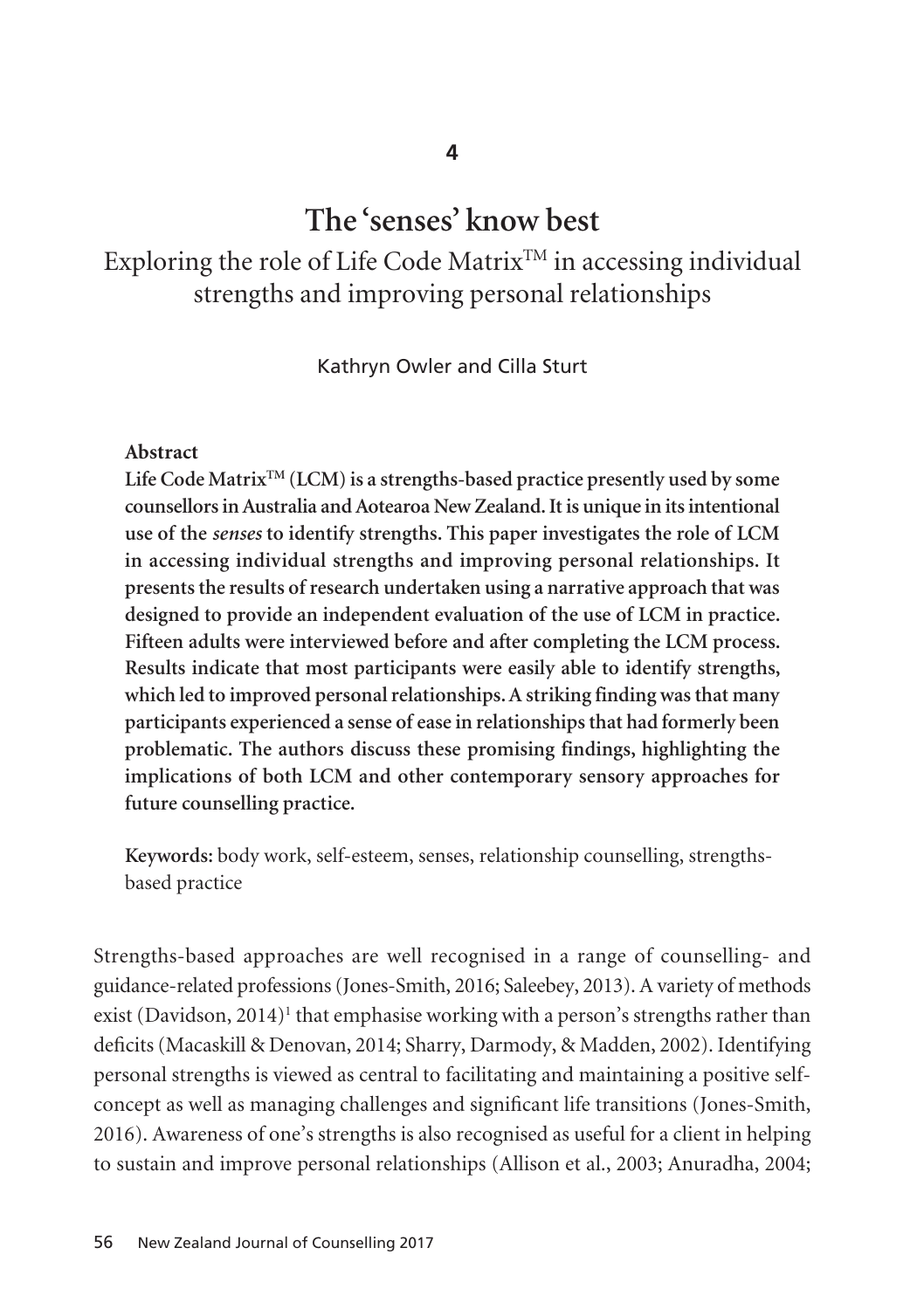Barwick, 2004; Bernard, 2013; DeFrain & Asay, 2007; Jones-Smith, 2016; Kalil, 2003; Ng, Parikh, & Guo, 2012; Selekman, 2010; Sharry, 2004; Wong, 2006).

 $\rm{Life}$  Code  $\rm{Matrix^{TM}}$  (LCM) is a strengths-based approach that is distinctive in its use of the *senses* (in combination with body work) to help clients recognise their strengths. In contrast, most strengths-based approaches focus on assisting clients to improve their emotional state by *cognitively* identifying strengths (Davidson, 2014). LCM was developed in 2004 by Aotearoa New Zealand counsellor and life-coach Cilla Sturt. It might be best described as a facilitated self-development practice aimed at increasing a client's capability and wellbeing in key areas of life, including important personal relationships. It is a method currently used by some counsellors in Aotearoa New Zealand and Australia.

Sturt is something of a pioneer in her purposeful use of the senses in strength-based practice. General sensory approaches are currently being utilised by some professionals working with sectors of the population such as children with special needs and adults in psychiatric settings (Te Pou o te Whakaaro Nui, 2011). They have also been used to some extent in addiction recovery (Carnes, 2013). However, deliberate utilisation of the senses to identify strengths is still not readily embraced by the mainstream health, wellbeing, and counselling professions. This article aims to stimulate discussion among counsellors regarding the use of sensory work to enhance human strengths and identity.

The article begins by outlining the LCM process, to give the reader a broad, general understanding. It then goes on to discuss original narrative research conducted by Kathryn Owler, which was designed to provide an independent evaluation of LCM. The research examines the role of LCM in accessing individual strengths and improving personal relationships. Fifteen working-age adults were interviewed before and after completing LCM. Research findings were encouraging. The majority of participants were easily able to identify strengths and describe improved personal relationships. The article concludes with a discussion of the potential of LCM and other current sensory practices for informing future counselling and wellbeing practice.

### **What is Life Code Matrix™?**

#### *Background and context*

LCM aims to help people recognise their unique identity using sensory processes and imaginative body work. It was developed by Sturt, who has spent her career (over 30 years) specialising in personal and team development. Sturt's background is somewhat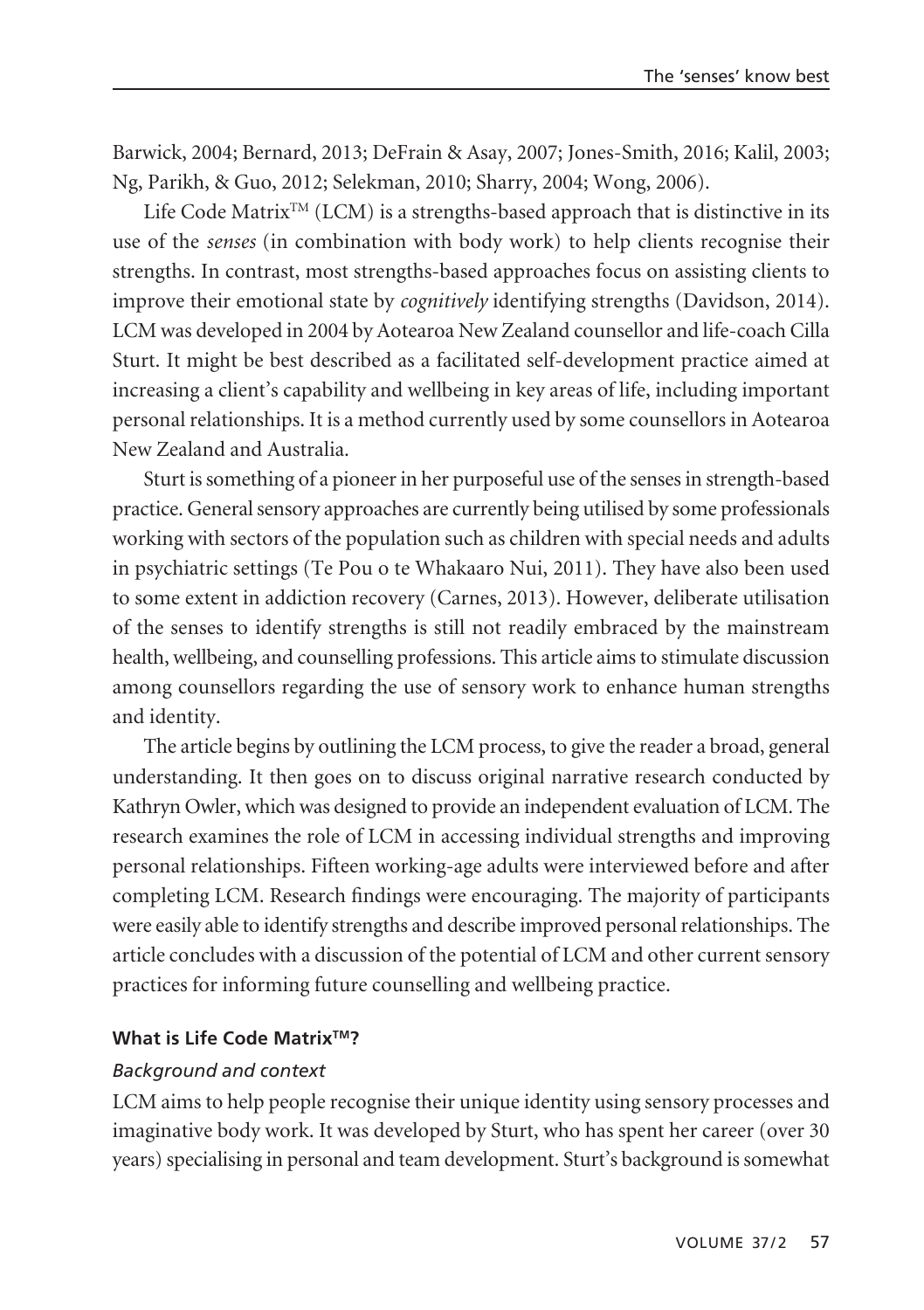unusual. She was born in Aotearoa New Zealand, but grew up in Papua New Guinea. Following Pollock and Van Reken's (2009) analysis, she describes herself as a "third culture kid" that is, "a person who has spent a significant part of his or her developmental years outside the parents' culture" (p. 13). Sturt later returned to Aotearoa New Zealand with her parents, thereby only fully experiencing her first culture as a young adult; consequently, she confronted a number of identity issues. Her third-culture experience was the genesis of her interest in resolving problems with identity and provided a creative impulse for the development of LCM (Sturt, 2007, 2014). Sturt first developed and trialled the LCM model in 2004 when working in Australia as a counsellor and life-coach. In 2005 she returned to Aotearoa New Zealand, where she continued to improve the model and train facilitators, including counsellors, in the approach.

LCM was originally developed to remedy some of the limitations that Sturt had observed professionally with some traditional counselling and life-coaching models. For instance, she observed that traditional therapeutic approaches that focused on problems rather than strengths could be disempowering. Other therapists and researchers have documented similar issues with problem-focused models (e.g., Jones-Smith, 2014; Madsen, 2007; Saleebey, 2013). Moreover, even when therapeutic models did focus on identifying strengths, Sturt noted it could be time-consuming and difficult for clients to locate strengths simply through cognitive effort. As a result, she began to experiment with a more holistic approach that utilised cognitive, emotional, *and* sensory information. The outcome of this experimentation was LCM.

# *LCM: A two-part process*

The LCM method evolved because of research, creative exploration, and inspiration on Sturt's part. The method was honed through practice and observing whether, first, it assisted clients to easily identify strengths, and second, whether clients could then effectively draw on these strengths to help them reach their goals. LCM aims to deliberately draw a client's attention to sensory intelligence experiences and body awareness. While many of the techniques used in LCM are original, others closely align with the ideas of philosophers, poets, therapists, and body-work practitioners; some of this theoretical alignment is discussed below.

The premise of LCM is that there should be minimal or no "effort" in being ourselves. The objective of LCM is that each client leaves with an effective personal metaphor—made up of their personal strengths—that will provide a healthy sense of self to help them navigate daily challenges and make decisions. This metaphor is not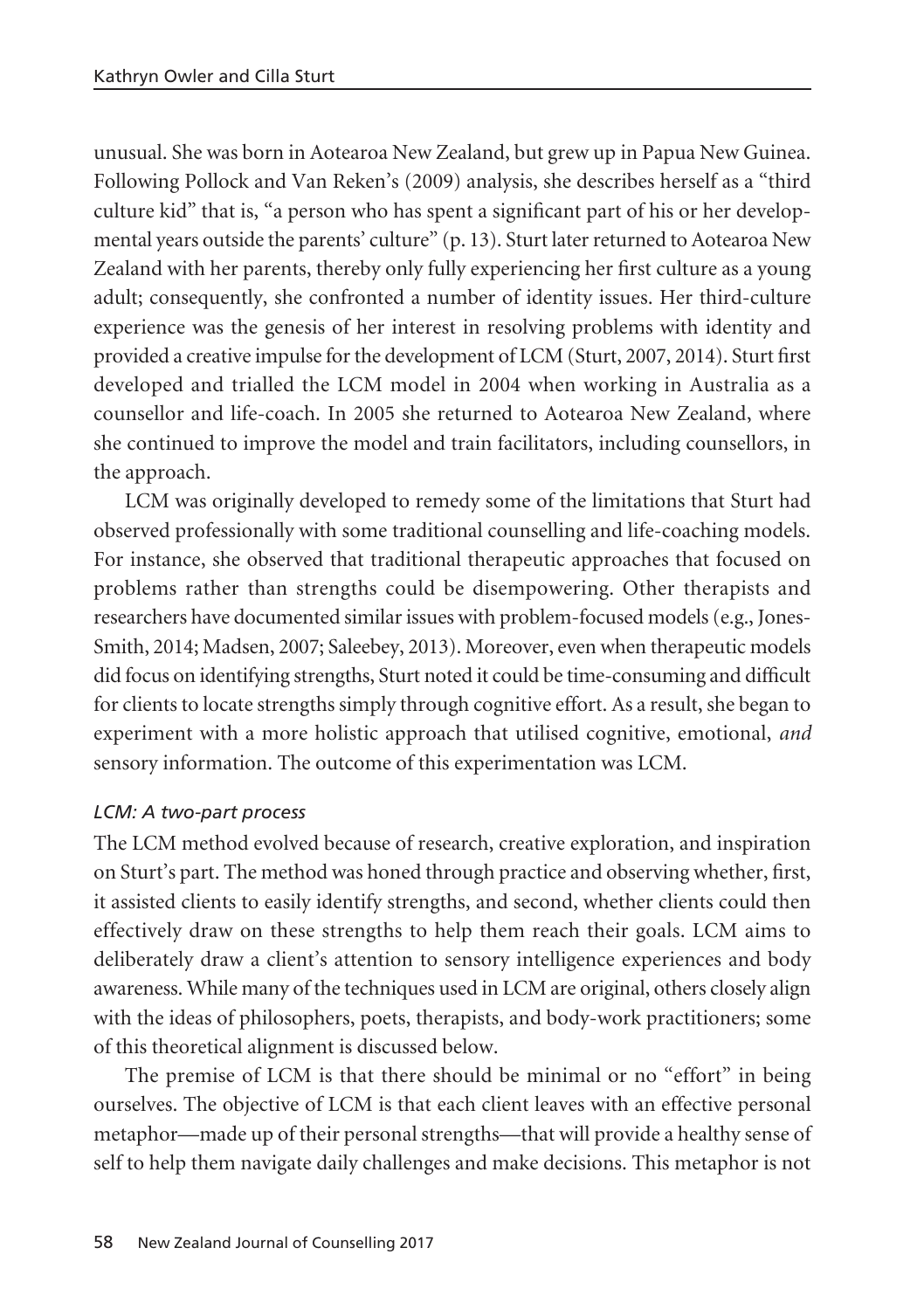

**Figure 1**. The LCM process

simply the result of conscious choice by a client. Rather, it is something the person *becomes* conscious of; indeed, it emerges, for many, as a kind of numinous experience. Many clients in Aotearoa New Zealand describe this metaphor as an experience of "coming home" or a discovery of their own "personal mihi."2

LCM is designed as a tool for self-empowerment. The metaphor, made up of personal strengths, becomes an "internal (intrinsic) compass" of self, allowing clients to become their own personal coach. Their newly discovered sense of self provides them with a firm foundation because they can make decisions—large or small—in alignment with it.

LCM has evolved into a two-part process, of two separate three-hour sessions. The first part involves identifying sense strengths, and the second part, body work (see Figure 1). To provide a broad, basic understanding of LCM, the fundamentals of the process and its theoretical alignment are discussed below. However, given the limitations of space (and because LCM is currently a proprietary process), the authors do not attempt a complete and comprehensive discussion of the method.

# *Part One: Identifying sense strengths*

The first part of LCM uses a specifically sensory approach to identify strengths. In preparation for this session, clients are asked to take some time at home to note down what they most love to smell, taste, listen to, touch, and look at. It is also suggested that they discuss these questions with friends and family. This preparation helps to orient clients to LCM, stimulating stories and reflections that might be hard to call to mind without some time for consideration.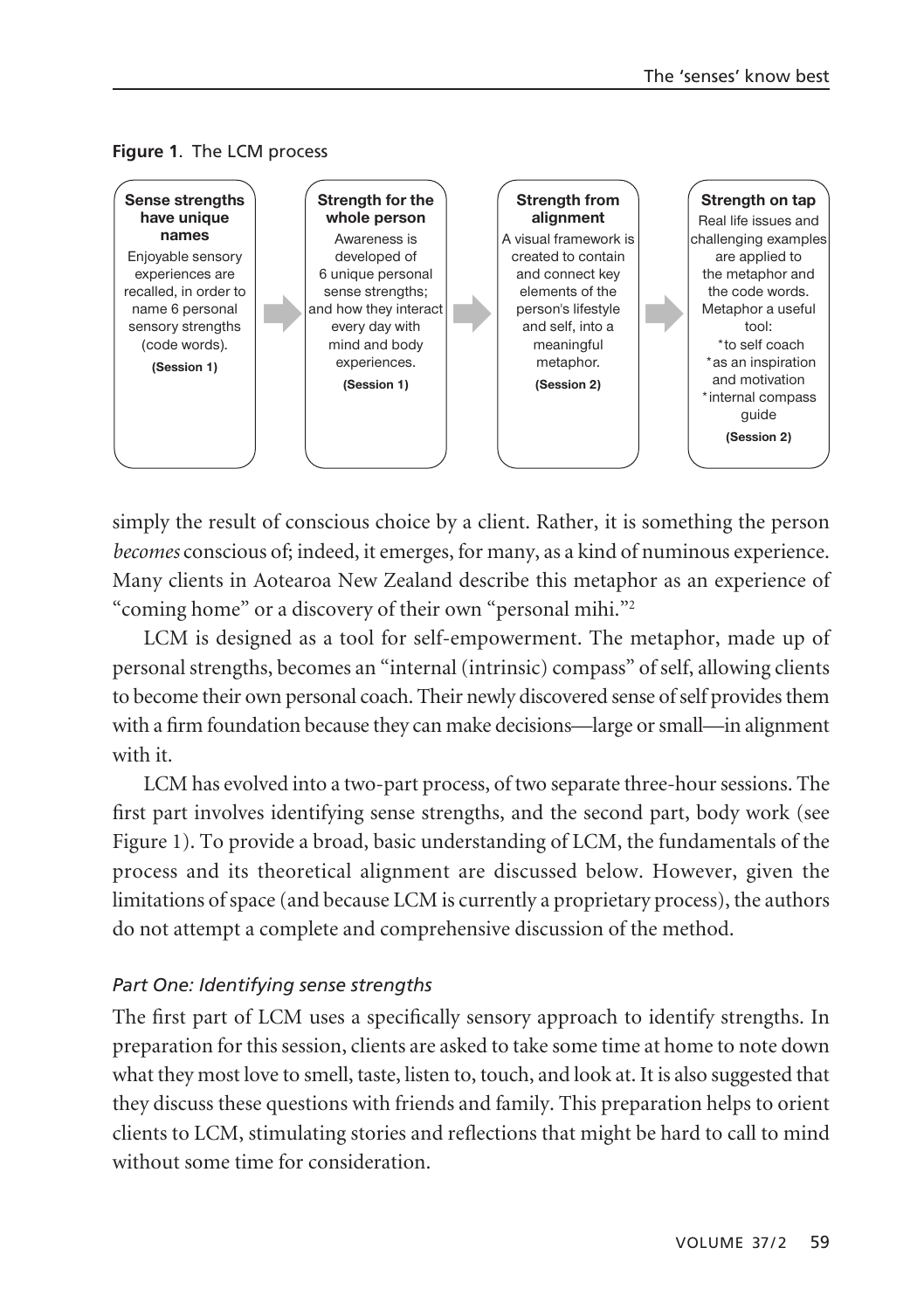The sensory approach utilised in the first session is confirmed to an extent by the work of the renowned philosopher and theologian John Duns Scotus (1266–1308), who emphasised the uniqueness of all animate and inanimate objects, and human experience. Scotus specifically identified a connection between identity and sensory data, arguing that:

*what first motivates our intellect, in this life at least, is what can be abstracted from sense images. But it is the accidental features of objects in the real world that impinge upon our senses, and it is these we must use to identify and differentiate individuals.* (Wolter, 1990, pp. 95–96)

Poet Gerard Manley Hopkins (1844–1889) expanded on Scotus's work, as well as developing his own original ideas. Sturt's development of LCM echoes Hopkins in striving to enable a client to clarify what Hopkins calls one's "inscape" (Hopkins, as cited in Ruggles, 1947). Ruggles (1947) explained that "the term inscaping (a verb or noun)…[refers to] the individualising pattern or quality of uniqueness in an object" (p. 86). In other words, inscape is the inward distinctive essential quality of a thing or being. Hopkins' contention was that nothing in nature is repeated; rather, every thing has an essential uniqueness, including human identity. He referred to the way individuality is perceived or experienced uniquely, by an object, animal, or person, and used the term "instress" to describe this experience (Ruggles, 1947).

During the LCM process, the facilitator encourages a client to gain clarity about their identity (similar to an "inscape") by reflecting on their relationship with each of their five external senses: touch, taste, smell, hearing, sight, and their internal sense (commonly referred to as the sixth sense, or intuition). In her practice, Sturt has found that sensory attractions are likely to be more consistent throughout a person's life than emotional attractions, lasting as they do for longer periods. In the same way that we are attracted to care for babies *with all our five external senses*(Kringelbach, Stark, Alexander, Bornstein, & Stein, 2016), it appears that we are shaped by the things that we are drawn to by our senses in a unique way throughout our lives.

An acknowledgement of the role played by the senses in healing is standard in many indigenous cultures (Howes & Classen, 2014); this has also been the case historically for people living in the Western world (Bynum & Porter, 1993; Howes & Classen, 2014). Through their ethnographic and historical research, Howes and Classen (2014) found that "what makes sensations so forceful is that they are lived experiences, not intellectual abstractions"  $(p, 7)$ . They explain that the senses still play a significant role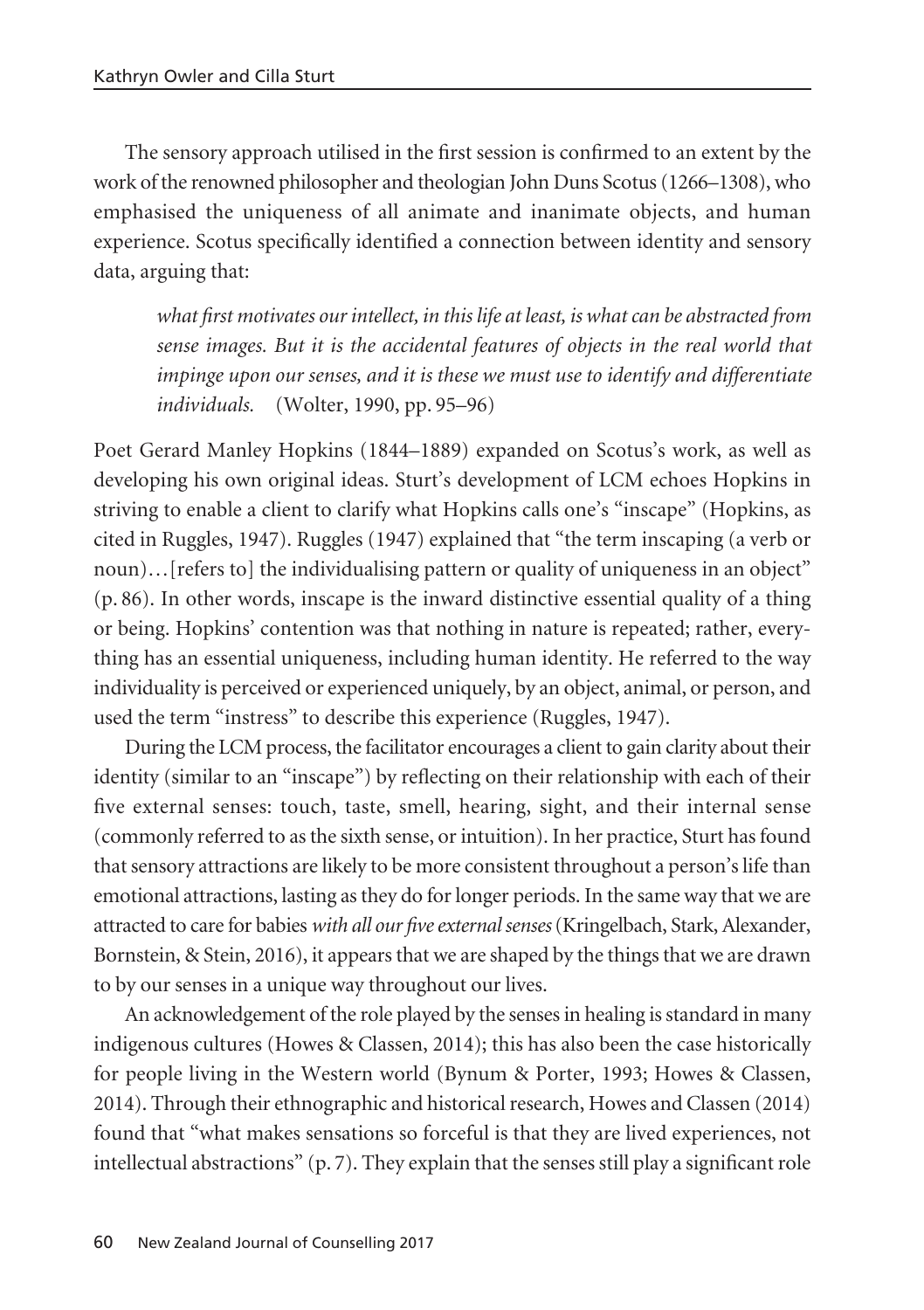in contemporary health and wellbeing. For instance, there are currently many sensorybased healing modalities available, including acupuncture, aromatherapy, spa treatments, sound therapy, tactile therapy (such as massage), and colour therapy. While sometimes not accepted by mainstream medicine, these modalities can find popularity with members of the general public.

Moreover, research has found that the senses do play a role within mainstream medicine (Howes & Classen, 2014; More & Srivastava, 2010; Sternberg, 2010). For instance, studies have shown that "many patients make judgements about their medications (which in turn affect how regularly these are taken) based on the simple colour of the pills—red is good for the heart, pink is sweet, and so on" (More & Srivastava, as cited in Howes & Classen, 2014, p. 62). Sensory research conducted on post-surgery patients found that the experience of listening to music reduced feelings of pain and discomfort. As well, access to a window in the recovery room postanaesthesia, with a view of nature, appeared to contribute to a faster recovery (Sternberg, 2010). After reviewing the available research, Howes and Classen (2014) have concluded that "humans are sensuous beings who respond emotionally and physically to the world of sensations and their associated meanings in whichever period or culture they live" (p. 62).

During the first part of LCM, clients are encouraged to describe their relationship to each of their six senses. Given the important role that the senses play for an individual, the facilitator needs to respect the client's sensory choices; the clients are therefore placed at the centre of the LCM process. Through describing their relationship with the senses, clients create words or phrases, called "code words," which represent the person's unique sense strengths. These strengths can be utilised in any area of life, for example, family, friendships, work. Code words are gathered through a dialogical conversation with the individual about something they enjoy in each of the six senses. For instance, "What is it you enjoy about eating chocolate or a particular kind of fruit?" An example of one person's code words are: *certainty* (intuition), *competence*(sound), *special*(smell), *delight* (touch), *newness* (vision), and *difference* (taste).

Language used by the facilitator during Part One is very specific. The focus is always on the person's experience of the senses; clients are not asked about feelings and their thoughts are not probed or analysed. For instance, the LCM facilitator never asks "Why…?" This is primarily a cognitive question and can result in clients becoming stuck, unable to locate their connection to their senses. There is also a deliberate avoidance of emotional encounters. For instance, one would never ask the question: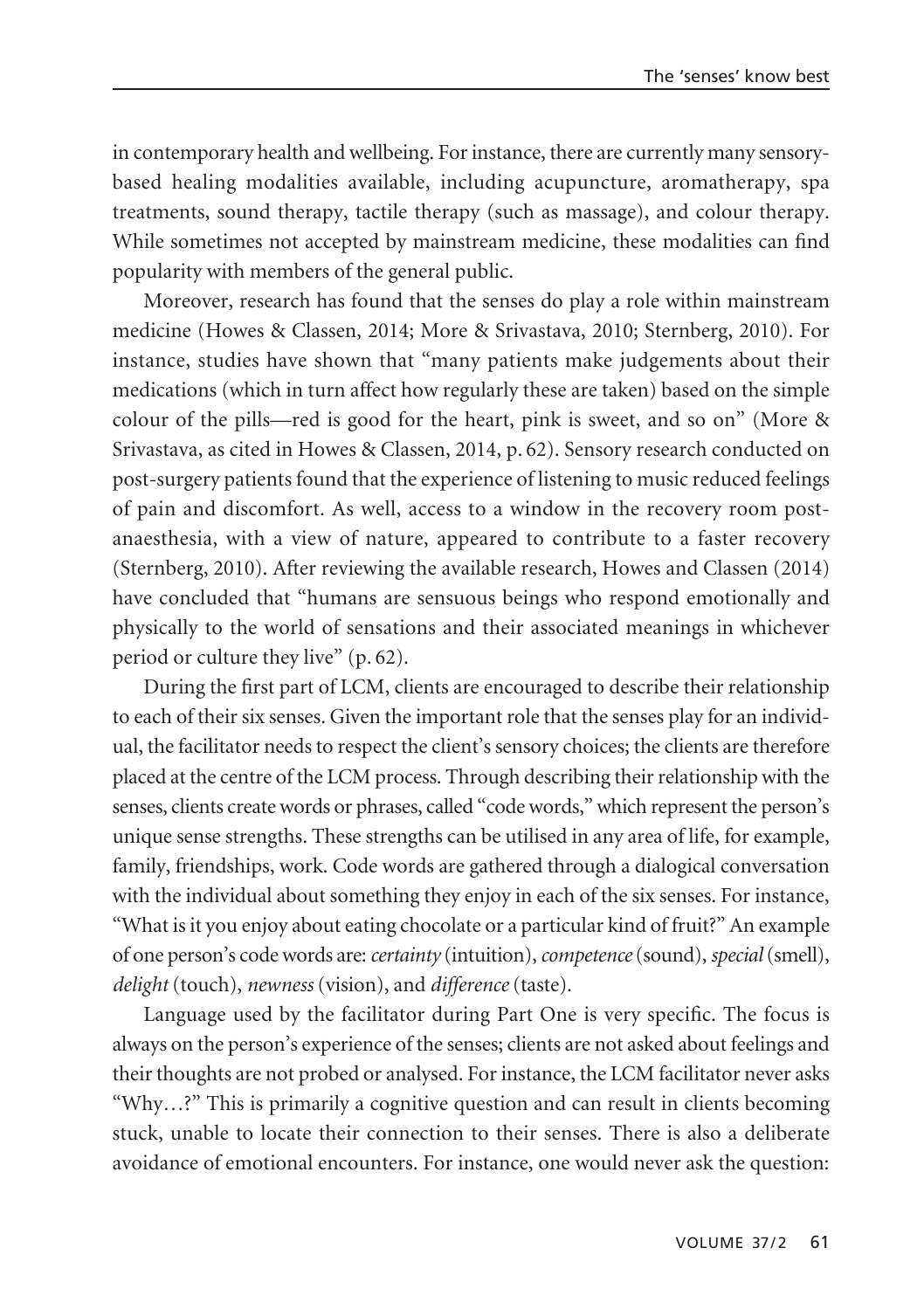"What are you feeling?" Or, "How does that make you feel?" This can shift the person away from a connection with their senses.

In tapping into their significant code words, clients are able to access important elements of identity (or sense strengths). Linking to their code words allows a client to progress in the present. The facilitator will encourage clients who complete the first part of LCM to connect every day to a chosen sense experience found easily in their environment; the clients will then relate this sense experience back to their code word until that sensory connection becomes a habitual strength.

### *Part Two: Body work*

The second part of LCM is a whole-person experience (not just a verbal conversation) and uses "body work" to assist individuals to bring together their identified strengths to create a visual metaphor that reflects their unique identity. The client is invited to enter a creative sensory process in order to build a bridge from the cognitive description of their sensory experience into the "felt sense" experience, held with body sensations.

This "felt sensing" aspect of LCM is predominantly aligned to Focusing, a method developed by Eugene Gendlin (1981, 1993). As a student of Carl Rogers, the originator of Client Centred Therapy, Gendlin (1993) learned that when people are enabled to accept themselves, change in their lives also takes place: "experience is felt rather than spoken or visual. It is not words or images, but a *bodily* sense. It does not fit the common names or categories of feelings. *It is a unique sense of this person or this situation*" (p. 24). Following Rogers, Gendlin discovered that through awareness in the present, a person can intuitively tap into the physiology of their condition. As a result of accepting this physical "felt" experience, a change takes place that is generally positive and healing. Focusing is therefore the ability to consciously experience body sensations and allow them to become a symbol through the body's own language (Gendlin, 1981, 1993). It involves being attentive, caring, and "open to sensing that which is there but not yet in words" (Cornell, 2005, p. 14).

During the second part of LCM, clients are encouraged to make a sense connection between their code words and their body. For example, during Part One clients might state that they love the sound of a roaring stormy sea, and their conclusion (from their senses) is that the sound gives them an experience of freedom. In Part Two, when asked what the experience is like in their body, they might say the experience is felt in their legs but nowhere else. It is heavy and dark. It is green and blue. It is liquid and hot. It is expanding and outside their legs but not a felt sense anywhere else in their upper torso. When asked if they would like it to expand into the rest of their body, they say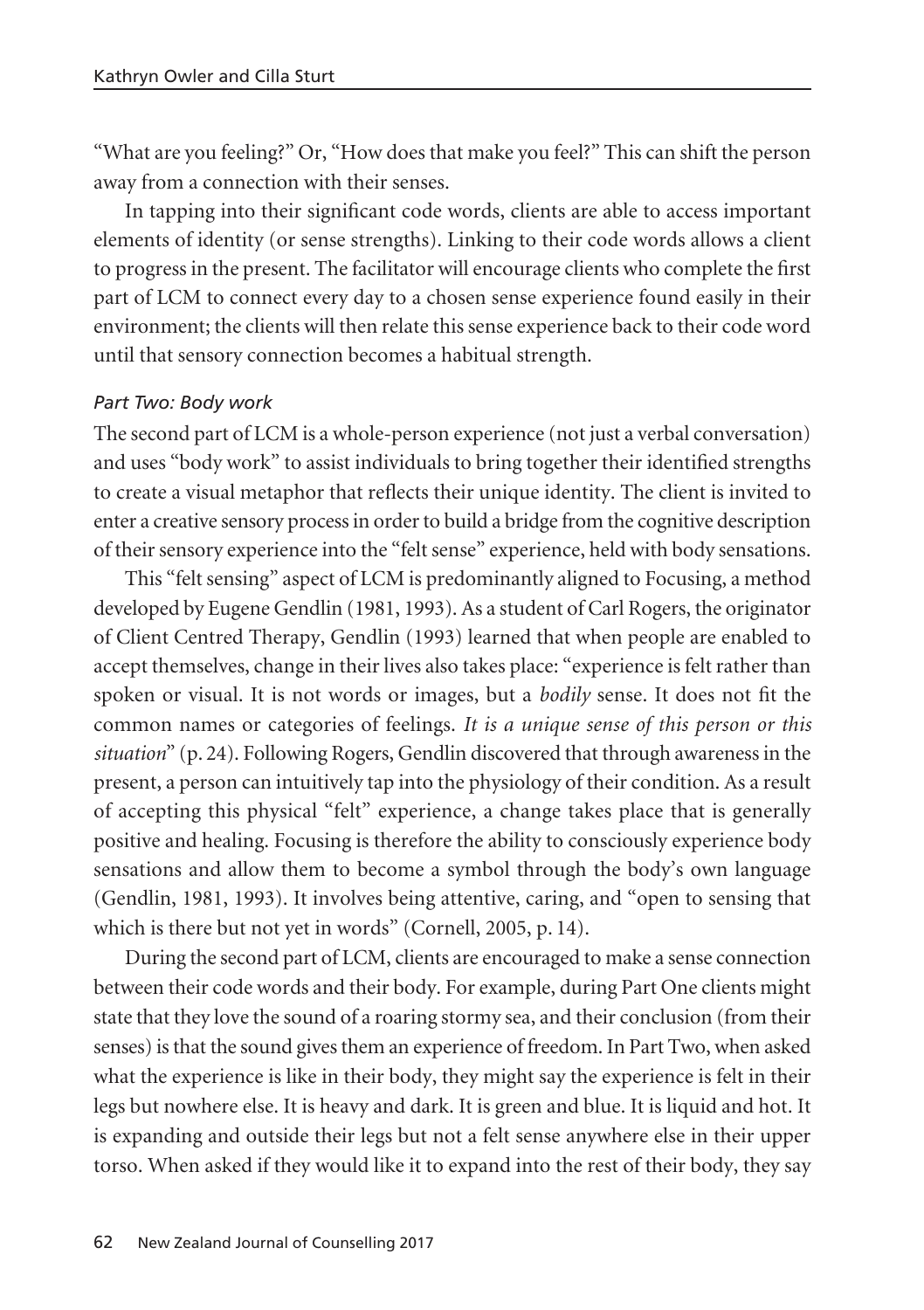"yes" and they might then be invited to allow that expansion to occur through a hole in their stomach. After that expansion happens, the whole body experiences a sense of being heavy and dark, liquid and hot, expanding outside their body, and green and blue. They are able to experience "freedom" in this way throughout their body.<sup>3</sup> As a result, in any circumstance the sound of the roaring sea can instantly be recalled to connect them again through their body to the strength of "freedom."

When the process of making a sense connection with each code word is completed, the client is then guided to create a visual metaphor. As discussed above, the metaphor is not consciously chosen; rather, it emerges for the person; they become conscious of it. The facilitator starts by asking clients to write their code words on tear-shaped discs. Participants are then asked to connect each code word in a visual pattern that seems meaningful to the individual. An image/metaphor (Life Code Matrix) emerges as a reflection of the way the code words have been placed in connection to each other when there is a "felt" and embodied sense by the client that this ordering is correct. Because the metaphor emerges out of sensory and bodily knowing, it has been experienced as emerging in a numinous way by many clients.

Each metaphor is unique. Once the client has a grouping of code words they are happy with, they are asked to describe how the grouping connects for them through metaphoric and sensory language. An answer may be: "Strong and still like a mountain," or "It moves like a chandelier," or "It smells like a honeycomb," or "It feels like silk," typically before they realise that their pattern actually *looks* like a chandelier or a honeycomb or like silky fabric.

For example, a client decided to do LCM with Sturt because of relationship struggles he was experiencing and a lack of self-confidence. During Part One of the process, he identified the following strengths, or code words: peace, joy, content, comfort, love, confidence. His LCM metaphor (made up of these code words) was "a mountain." The first picture in Figure 2 below shows his original grouping of code words. The second shows a picture he chose to represent his metaphor visually.

After completing LCM, a client's metaphor is likely to yield foundational support, plus ongoing inspiration and motivation. For instance, the client with the mountain metaphor explained to Sturt:

Being a mountain reminds me of what I can be—but not what I feel. It has vastness and reminds me that I don't need to feel small. It reminds me of all the possibilities I have when I feel there is no way out. The mountains stretch all the way to the horizon so it's endless. I have always preferred mountains to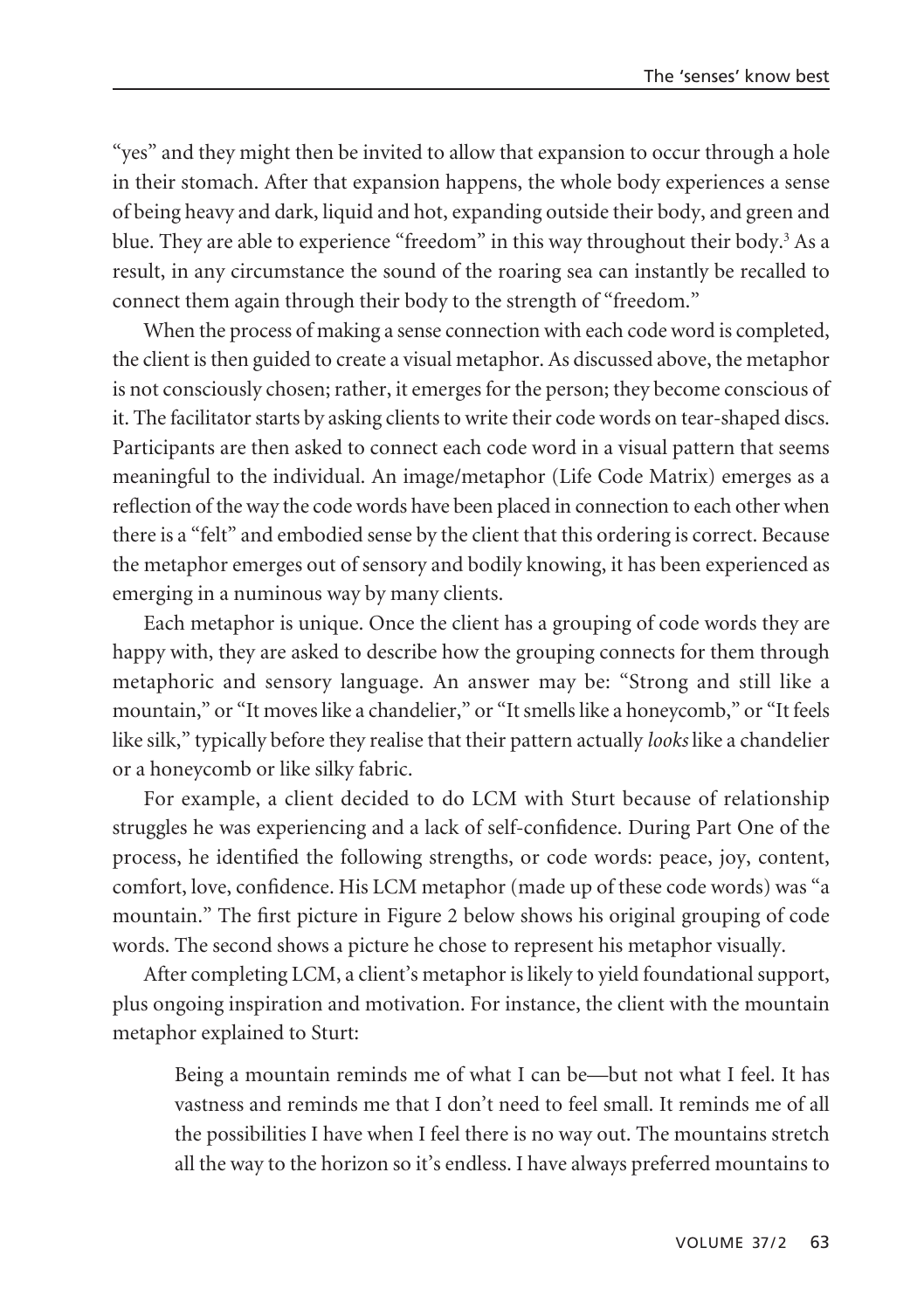**Figure 2.** A client example of a mountain metaphor



Client's original grouping of code words



# Picture the client chose to visually represent his metaphor

the sea and this is just so me. I am a small person in size, but this reminds me that I have a big, big heart and I am important. I am big, and good, and strong, supportive, and flourishing. I have endless purpose.<sup>4</sup>

For each client, the metaphor is like an "an internal selfie" (an inscape), reminding clients how they can connect to their strengths. It is also a safe place from which to connect to the world and to others. In other words, the goal is to provide clients with a positive and inspirational version of their selves, which provides a powerful guide. In Sturt's experience, metaphors can help bring about a shift for a client, moving them out of places where they feel "stuck" towards positive change.

### **Research aims and methodology**

The research discussed in this article aimed to investigate the impact of LCM in 12 areas of the lives of working-age adults: family, friends, belonging, fun, discovery, creativity, spirituality, sexuality, nature, work, body, contribution. These areas were chosen as they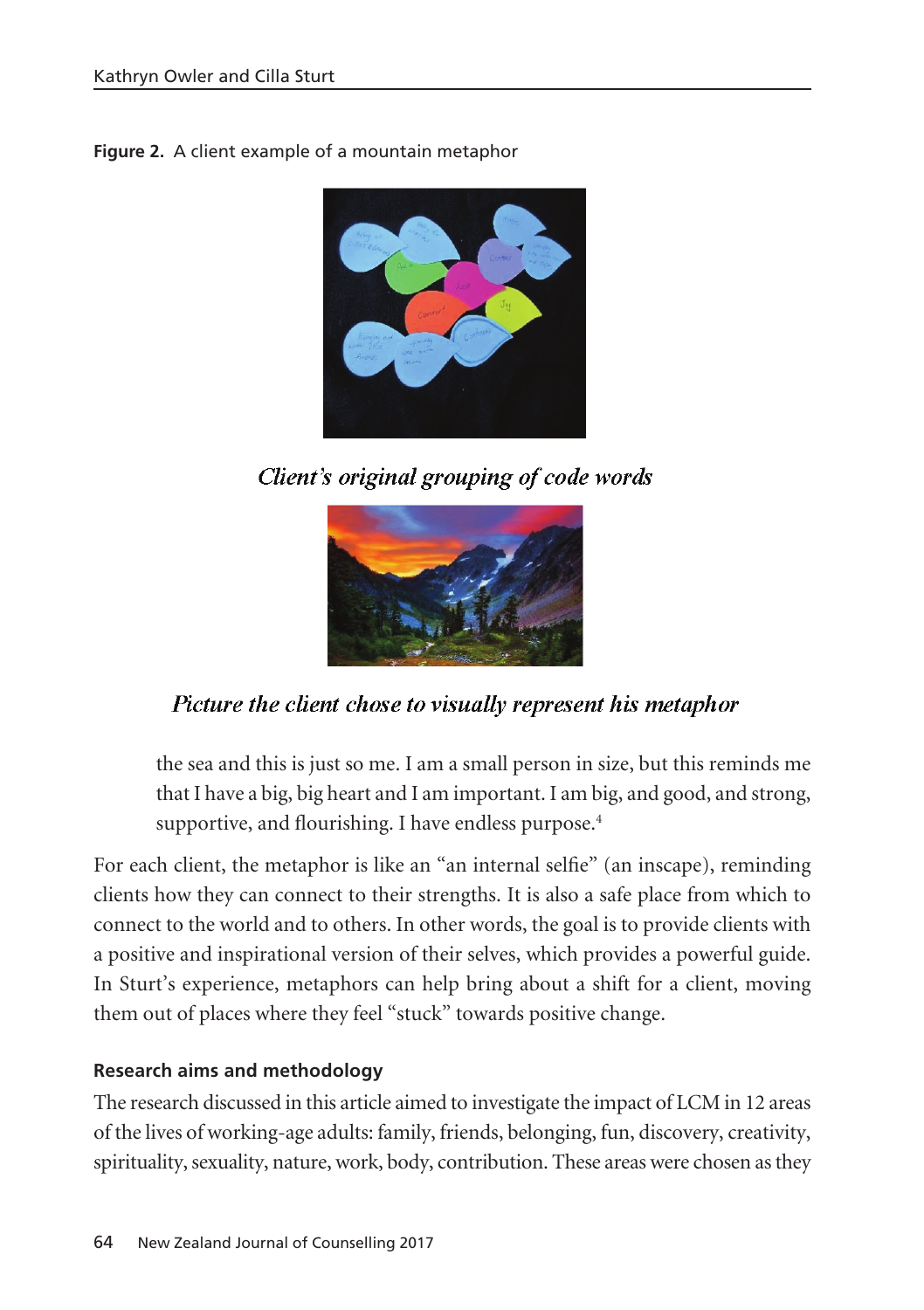are discussed during the second part of the LCM process with a client. Using a qualitative narrative approach, the study explored the experiences of 15 research participants to assess whether they felt LCM had a positive impact. Narrative research is concerned with the stories people tell about their lives, in the belief that the ability to tell stories is essential to humans in making sense of their lives and who they are (Hoshmand, 2005). In lay terms, a narrative involves some kind of "before and after" story, as it arranges incidents in sequence over time (Le Guin, 1990).

Narrative research is an appropriate methodology when examining strengths-based identity work (Ingamells & Epston, 2012). Hoshmand (2005) explained that narrative research, "with its focus on meanings and the storied nature of human life, can be especially useful in discovery research on identity development and the experience of counselling and life transitions" (p. 178). During the research process, the researcher and each participant created the "before and after" story of the LCM for that participant, identifying any shifts in wellbeing in key areas of life since completing the process.

### **Method**

### *Participants and recruitment*

Fifteen adult participants aged between 22 and 80 took part in the study: ten females and five males. Research participants were recruited through a combination of purposive (through emails sent out by the researcher to networks) and snowball sampling (Christensen, Johnson, & Turner, 2014). A key criterion for inclusion was that each participant had recently undergone some kind of significant life transition involving a period of confusion and disorientation (Bridges, 2009; Yeatman, 2015). Examples of transition included career change, returning from overseas, children growing up, spouse dying, or a romantic relationship ending. Each person's transition involved negotiating significant personal relationships, including with family, friends, and/or work colleagues. Adults who were interested in participating in the research had an initial phone screening discussion with the researcher to determine whether this criterion was met. Full informed consent was also gained from participants.

### *Procedure*

Two interviews were undertaken. First, a pre-interview (around 30 minutes long) was conducted with each client prior to their commencing the LCM process. This provided an opportunity for the researcher and the participant to become acquainted and to discuss briefly how the participant currently felt in each of the 12 areas of life.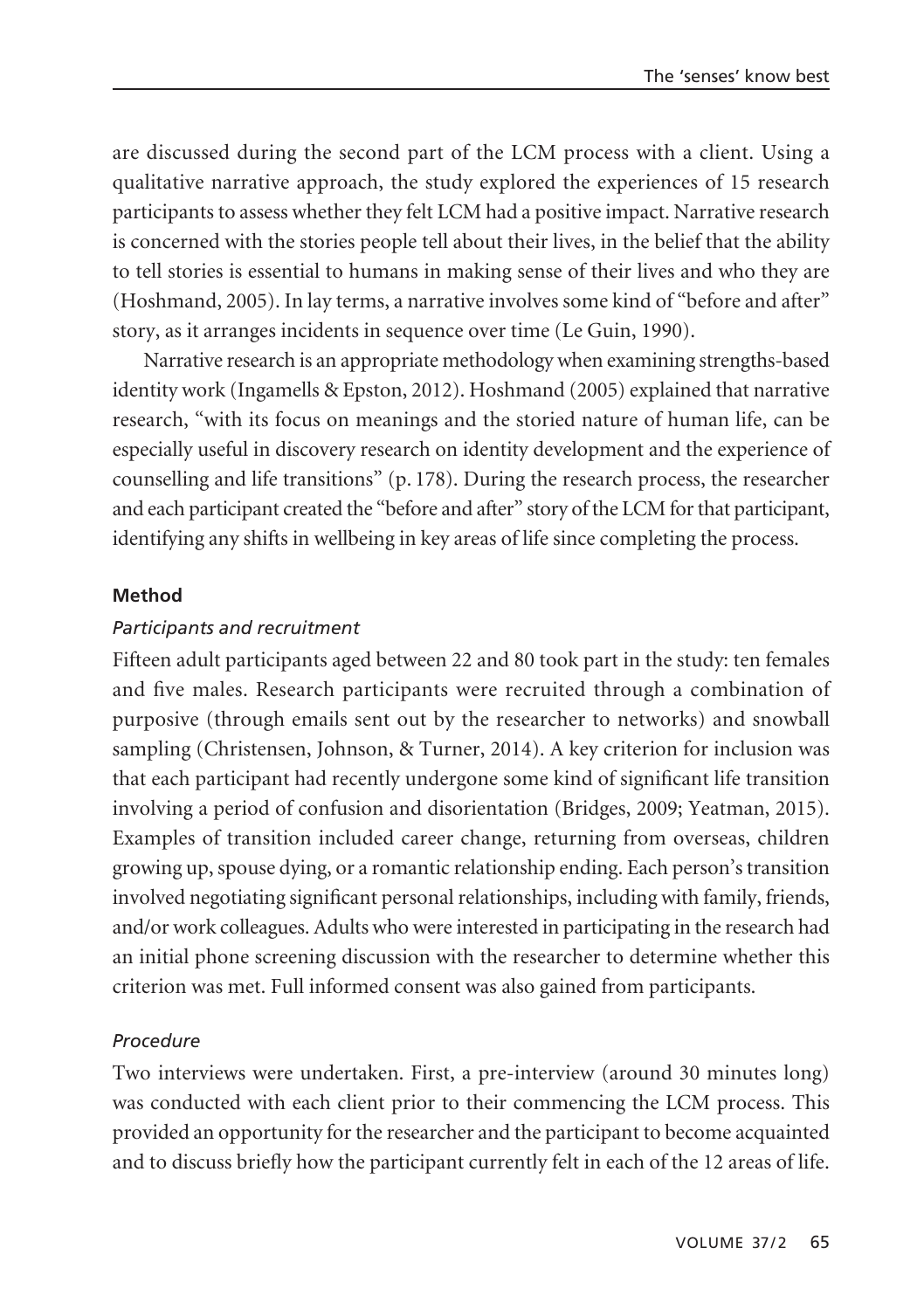Second, a longer in-depth interview (between 90 and120 minutes) took place, which was recorded and later transcribed. This interview occurred within six weeks of the participant completing LCM with Sturt, to capture the initial impact of the LCM process and to assess whether there had been a shift in wellbeing in each area of life since completing the LCM.

A semi-structured interview schedule was used. Questions asked during the interview included: "'Why did you want to do LCM?' 'What transitions were occurring for you?' 'What was your experience of LCM like?' 'Has it helped you in your transition/s?' 'Has it provided you with a greater sense of wellbeing in areas of your life?' 'What kind of impact (if any) has it had on your life?' 'Would you recommend it?'" (Owler, 2012, p. 68).

# *Analysis*

In-depth interviews were transcribed and the data from the second set of interviews were analysed and coded manually in two stages. First, coding occurred in relation to the 12 areas: family, friends, belonging, fun, discovery, creativity, spirituality, sexuality, nature, work, body, contribution. Second, coding occurred across all the data, ascertaining any common themes (Owler, 2012).

# **Findings**

A common theme for 13 out of the 15 research participants was that LCM had provided them with a clearer or stronger sense of self. This knowledge was associated with their personal metaphor, made up of their sense strengths (code words). They felt that they would be able to draw on these strengths in the future. The two remaining participants did have some affinity for their metaphor, but did not feel that they were able to utilise it in the future with confidence (Owler, 2012). One of these participants did, however, experience some significant positive shifts in family relationships after doing the LCM.

LCM had a significant influence in the area of personal relationships. The majority of participants indicated that the LCM had positive effects in the areas of family relationships (12 out of 15) and friends (13 out of 15). In knowing (and liking) themselves better, participants appeared better able to understand how best to relate to others. This included a reference point to make important relationship decisions. One notable component was the ease with which persistent relationship difficulties had shifted. Actions and decisions regarding previous difficult relationships flowed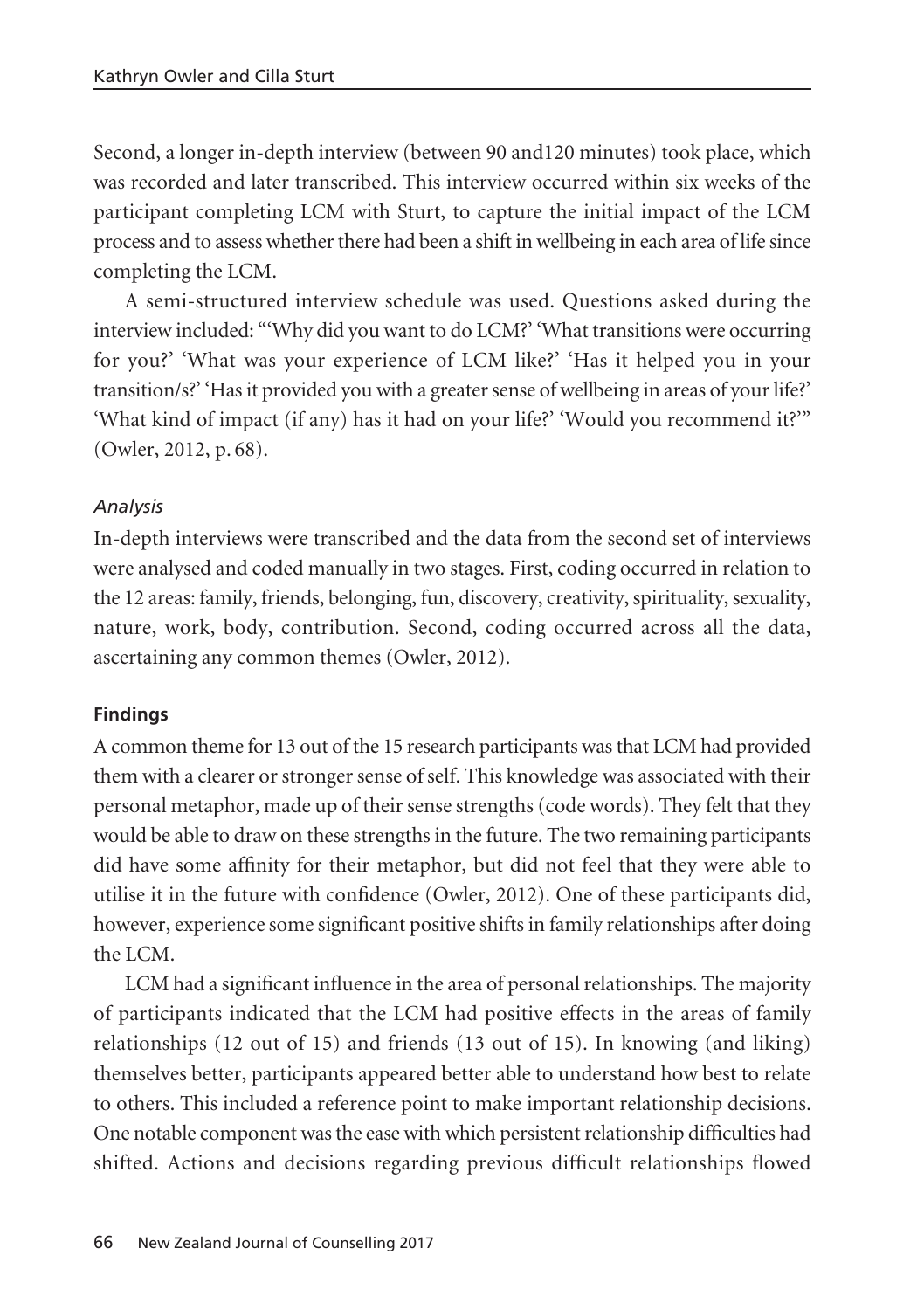naturally; there was no sense of struggle involved in the shift. Such changes occurred for eight of the participants and included relationships with young children, adult children, friends, parents, siblings, and work colleagues. Three examples are discussed below, beginning with a summary of the transition each participant was experiencing from information gathered by the researcher.

### *Lizzie, Päkehä (New Zealand European), 22, health practitioner* **<sup>5</sup>**

As a teenager Lizzie was a successful competitive athlete. However, in her late teens she suffered an injury and had to stop competing. At the time of the second interview, she was still coming to terms with this career rupture. She was also experiencing some relationship difficulties with her mother. This relationship improved markedly after doing LCM.

Lizzie had often found her mother's influence slightly overbearing. Prior to doing LCM, comments her mother made would often "take the wind out of my sails" in terms of knocking her confidence. However, since doing LCM, Lizzie had felt more confident. She explained that "I've been able to see [the comments]…more as a reflection of her and her view on the world, rather than me. This is quite empowering, because before it would just bowl me over."

Lizzie had discovered through doing LCM that one of her strengths was her "confidence," which was one of her code words:

[Prior to LCM] I was very easily swayed by the confidence I perceived other people to have in me. So, if I thought that my mum might think I couldn't do something or even probably my friends, then I would believe that. And so I was really easily knocked about by even things that were said intended as a joke.

Through doing LCM, Lizzie developed clearer boundary delineation between herself and her mother. It seems that doing LCM helped give Lizzie a more solid sense of self and a greater sense of her personal capabilities. Prior to doing LCM, she was "getting to the point that I was thinking maybe I should cut her, my mother, out a little bit. I felt that, just because it was getting me down." However, after doing LCM she could establish a more positive dynamic: "I now don't feel the need to do that [distance myself], which is good, because it's probably not the right way to go about things anyway."

# *Adrianna, 31, Samoan, full-time caregiver for a family member*

Adrianna had recently stopped paid work to become a full-time caregiver for her father. She experienced a very significant shift in her family relationships after doing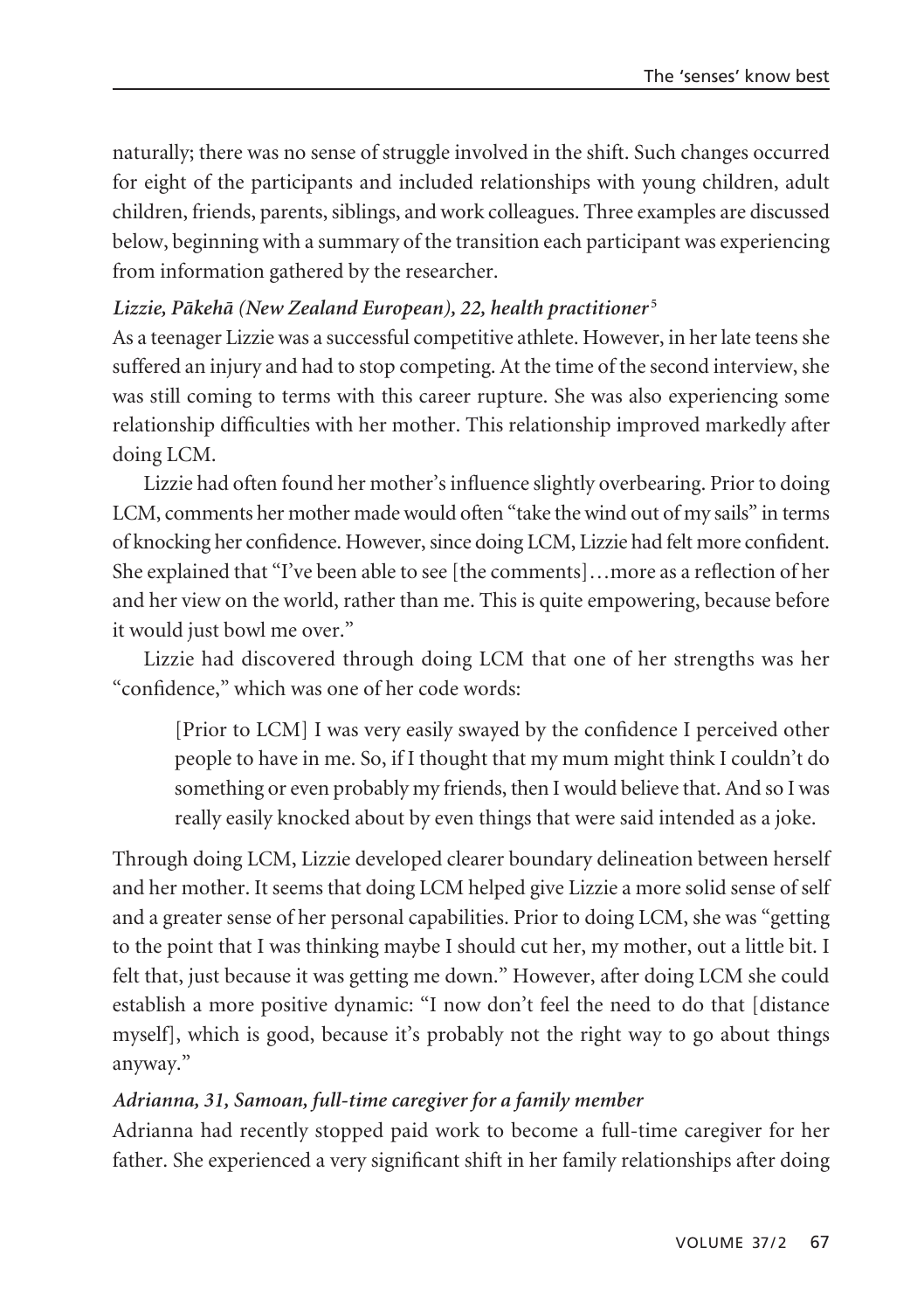LCM. A tense relationship dynamic had formerly existed between her and her older sister, which had become quite entrenched and affected the rest of the family system. As a result of LCM, her relationship with her sister radically improved, as did the family dynamic. The most significant code word that Adrianna mentioned as relevant to this relationship was "hope."

*So, what's been the change, what's been the shift there with family?*

I think normally with my sister [who has moved overseas]…we had a weird love-hate relationship. We were always on the defensive. But with the [code words I discovered] I had "safety," "belonging," "contentment" [and]...my main one [code word] was "hope"…My sister used to play heaps of mind games on me…Because she's six years older than me…I was always scared to be myself, I always wanted to be what she wanted me to be and be happy and now I feel more confident and I can be myself. It's a whole 360-degree turn. Not in that I'm now being manipulative to her, but now I'm not a little kid anymore and now we're equals.

It is evident from this extract that in knowing herself better, Adrianna was able to choose a more differentiated way of relating to her sister. To further illustrate this improved relationship, Adrianna goes on to explain that since doing LCM:

We've done a lot of talking over the phone. We've talked about the LCM. And I think there's more honesty. Whereas normally that's probably going to cause crap and then we're going to get into an argument and now because there's not so much hostility and anger from, well, initially from my side, it feels easier to talk to her and she's been able to talk back just as easily. So yeah. It did improve, a lot. And I thought it had to do with the hope [code word]. I think hope was the biggest thing.

Other people in her family have noticed the change in Adrianna's relationship with her sister:

Especially my two nieces…20, 21, who noticed a big change. Because prior to that I always called her psycho (laugh). Now I can actually say her name (laugh). Some people used to refer to her, how's psycho?…And [now] I'm actually happy. I think prior to us doing it [LCM], even though we were talking, if she did ring…unless she actually asked for me I probably wouldn't have gone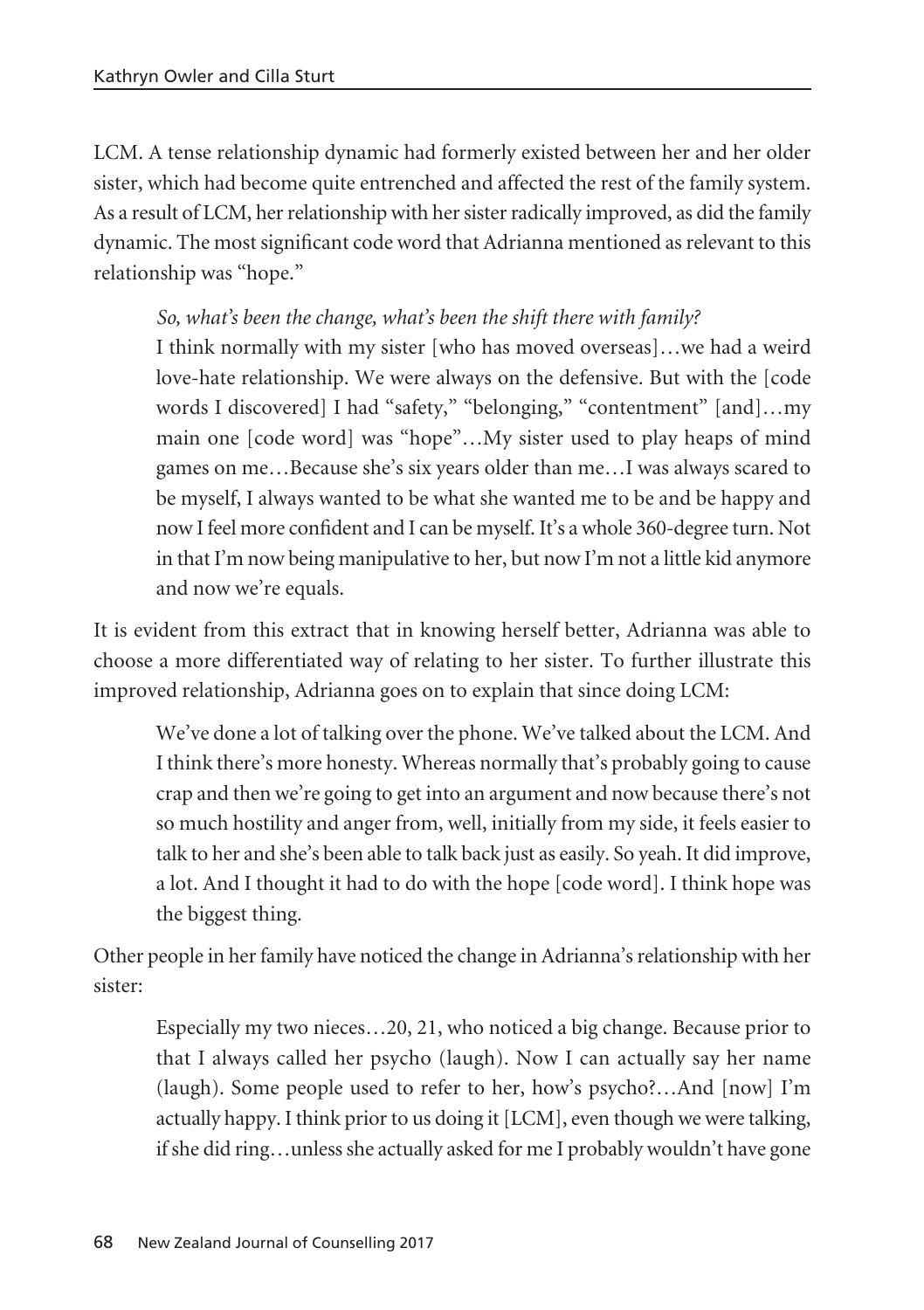to the phone. But now it's oh my God I'm actually making phone-calls. Not just because it's cheap. But because I want to ring her up.

Improving relationships with her sister had also had a positive impact on other family relationships:

My dad gets worried about us all fighting because he's so old…Because our relationships worked better [since doing LCM], it's enhanced my dad's relationship with us. It's not so tense. Even my brothers and sisters who are here in Auckland can feel that when we're all together. This is probably the first time we're going into Christmas where we're actually all on goodish terms, without one of us being crappy at the other one.

Adrianna finished by explaining that her family relationships are "heaps better" since doing LCM. And while, with her sister, "we'll have to sit down and heal heaps of wounds" at some stage, what's happened since LCM is "a nice starting point."

### *Margaret, 52, Päkehä, experienced counsellor and speaker*

Margaret had always found it hard to be assertive. She had always been a "giver," sometimes to her own detriment. As a result, she had become quite depressed. However, since doing LCM she had been much better at valuing herself and identifying her own needs in a relationship. She had particularly noticed a difference with how she had behaved with several work friends and close work colleagues. Subsequently, her mood improved.

Since doing LCM Margaret felt that she was able to be more assertive in her friendships. She gave an example:

I had a friend who wanted to do something and I actually didn't make any excuse or anything, I just said "no I don't want to do that." I was very clear. She went, "Oh," because it wasn't like me either and she said "…I could pick you up" and I said "No I don't want to do that." And she went "Oh." And I said, "Look I've really got some things on that I have to pursue." And I said, "I'd love to catch up with you another time, but right now with everything," I said "I have to say no."

Margaret was pleasantly surprised at her own ability to be assertive with this friend:

I think it was as much a shock to me as it was to her. It was a definite no and that wasn't like me at all. I've always found it hard to say that. Normally, I'd go,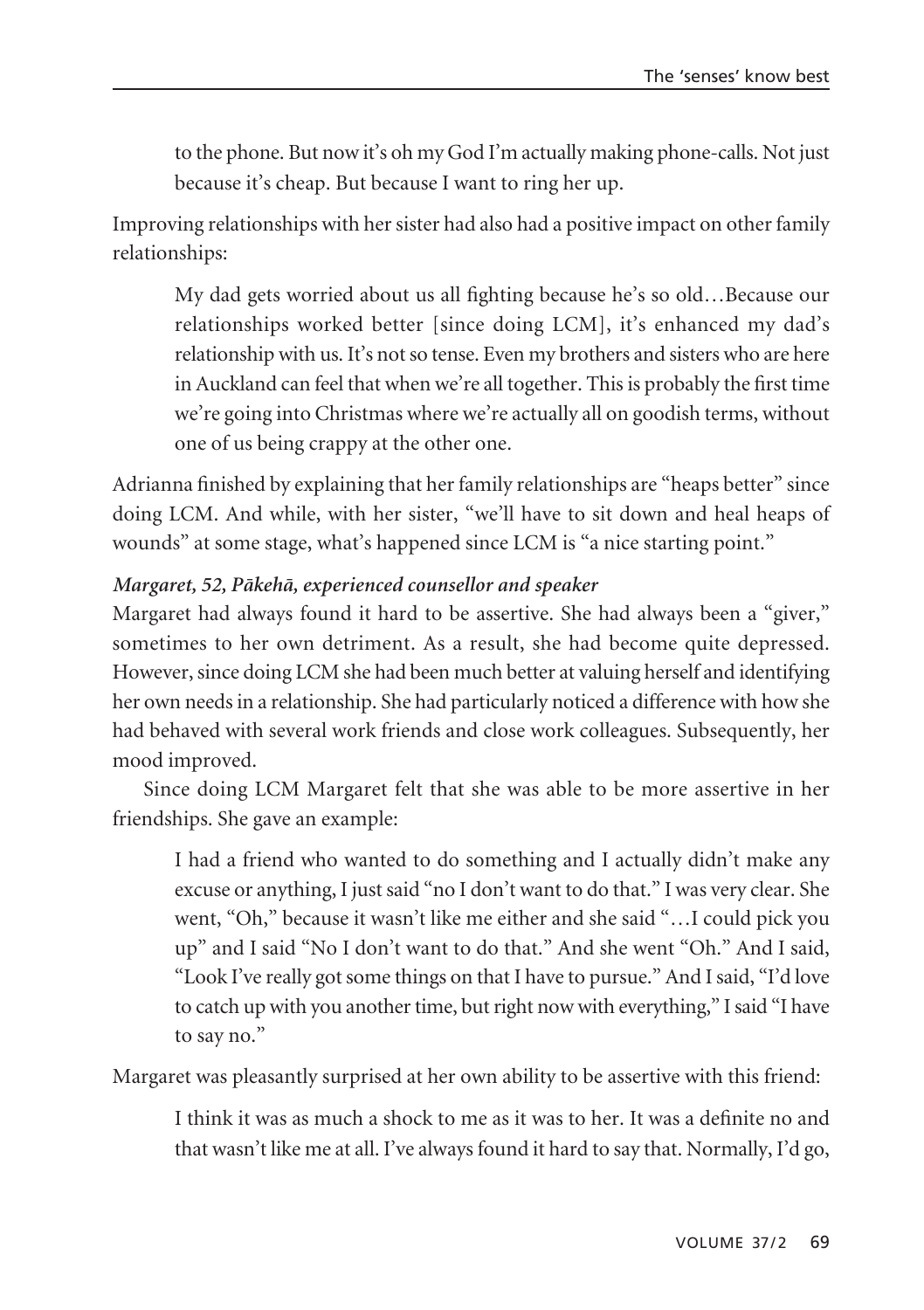"Let's have a look at my diary" and I'd try and squeeze it in. I just thought there's just no way. And she was being pushy so I just went "No." So I was really assertive. So I think LCM's changed that as well.

Margaret realises that in the past, giving was "how I got my 'you're a good person' from people." As a result, she has often been taken advantage of. However, now she realises that "I can be helpful, because that's my integrity [code word]. But I don't have to try and get people to like me. And that's freedom [code word]."

Because of that attitude shift "I am me, like me or not," I'll help you out, but it will also be for me too. I'm not going to go overboard. It's a reciprocal thing. This is who I am. Yes, I can help you. But I won't allow myself to be taken advantage of. That's the baggage isn't it? That's the baggage, [in the past] you know that you do it and be taken advantage of so you feel that you've contributed more than enough so therefore you're good.

Two of Margaret's code words were "I'm enough" and "freedom." These had allowed her to realise that she is good "enough" just being herself; in other words, she doesn't need to prove herself. She became more empowered, which was useful in her relationships with work colleagues:

This is "here I am." [If I decide to help someone], it's not a reaction. It's my response. If I do it, I do it. If I don't want to, I won't. And it's OK. So I'm respecting myself. I think what LCM has given me is more of my self-respect, in that being enough and that is the freedom. I don't have to impress someone. I don't have to make somebody like me or go overboard to make them like me. I know I'm generous. I don't have to go overboard to make somebody see that. Why would I? If I'm enough [code word]. It's massive for me.

This attitude change in Margaret showed that she had become a more boundaried self. Her self-esteem had increased, and she was now less reactive and more empowered in her relationships. That is, she was no longer giving away her power to friends and colleagues she had perceived as more powerful than her; there was less of a victim mentality evident. Knowing her strengths and that "she is enough" had allowed Margaret to *choose* to be generous, rather than being generous in order that others would like and affirm her. Because of LCM she was feeling more in control of her friendships and work relationships. In addition, her depression had lifted.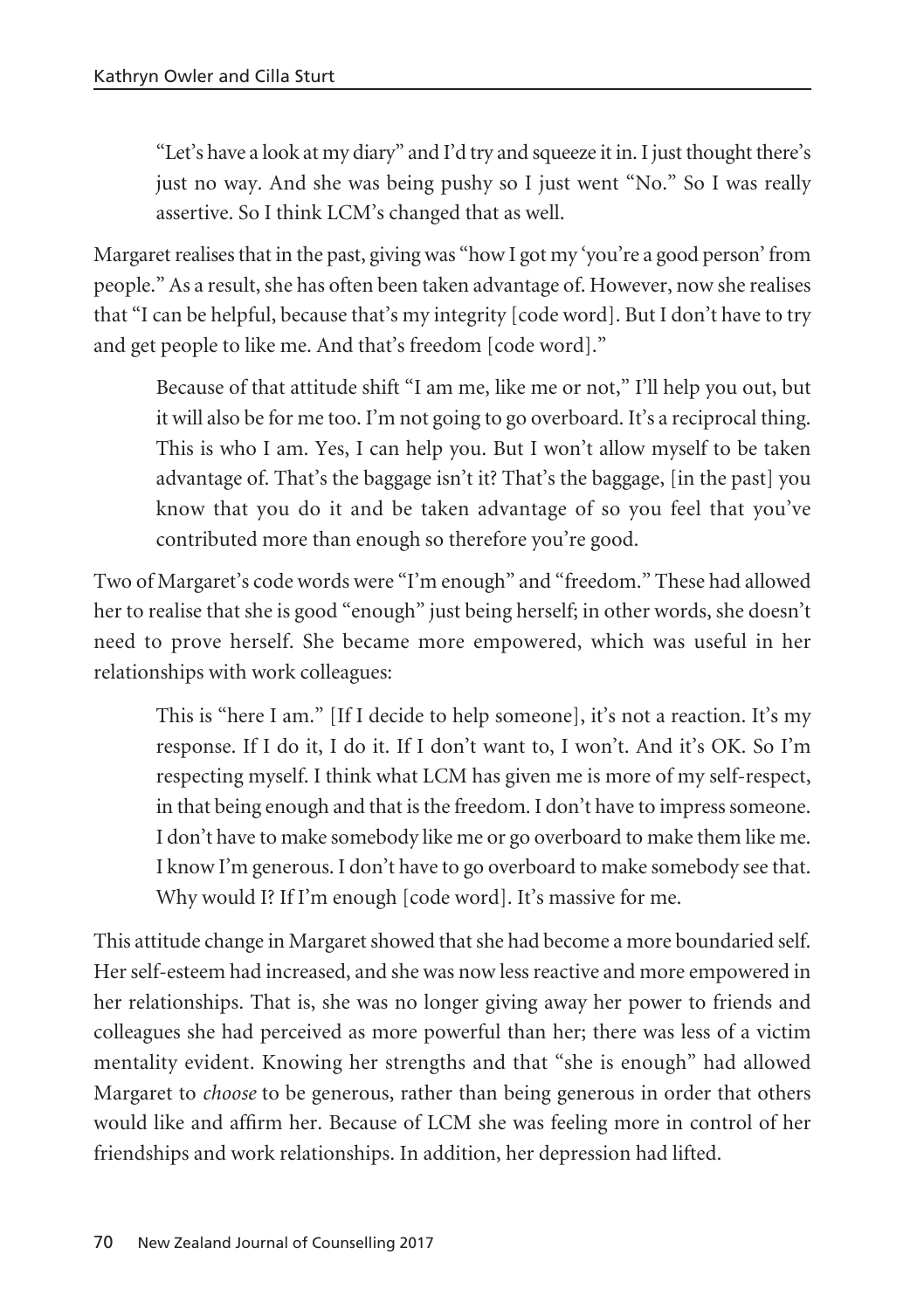#### **Discussion**

#### *Identifying strengths and improving personal relationships*

This research set out to assess the capacity of LCM to help clients locate strengths and improve personal relationships. The results presented above indicate that for the participants in the research, it was effective in both these ways.

Perhaps the most distinctive feature of LCM as a strengths-based tool is its use of the *senses.* Most other strengths-based approaches rely on cognitive efforts to identify strengths, with the aim of shifting emotional states. This mental work of identifying (and employing) strengths is generally not a spontaneous process (Biswas-Diener, Kashdan, & Minhas, 2011; Jones-Smith, 2016; Macaskill & Denovan, 2014; Rashid, 2014) and can take some time. This is particularly the case if a specific area of life has been especially difficult in the past (Jones-Smith, 2016). For instance, prominent US strengths-based therapist and writer Jones-Smith (2016) identifies eight phases in strengths-based therapy, beginning with creating a therapeutic alliance and strengths discovery. She explains that the strengths-discovery phase can take multiple sessions.

In contrast, these findings suggest that sensory information can effectively and easily facilitate self-knowledge. For instance, before LCM, Margaret had previously engaged in strengths-related counselling to help her deal, on a cognitive and emotional level, with her depression and relationship struggles. This included attempts to enhance her self-esteem. While this counselling was useful in many regards, it was not until after completing LCM that Margaret felt resourced enough to be able to fully know that "I'm 'enough,' just as I am." In other words, it was only after LCM that Margaret was able to fully accept herself.

For most participants, identifying strengths (and locating a stronger sense of self) also resulted in improved relationships with family and friends. For instance, the code words "safety," "belonging," "contentment," and "hope" enabled Adrianna to shift a largely negative and reactive dynamic with her older sister that had persisted for some years. Adrianna began to experience relating to her sister in a proactive and adult manner, putting positive energy into developing a new relationship dynamic. This capacity emerged almost effortlessly because of her knowledge of her strengths. The improvement in relationships evident from the research findings compares favourably to the stated goals of other strength-based approaches (Jones-Smith, 2016).

A striking finding was that many participants experienced a sense of ease in important relationships that had previously been problematic. For the three participants discussed, a stronger sense of self led to firmer boundaries. For instance,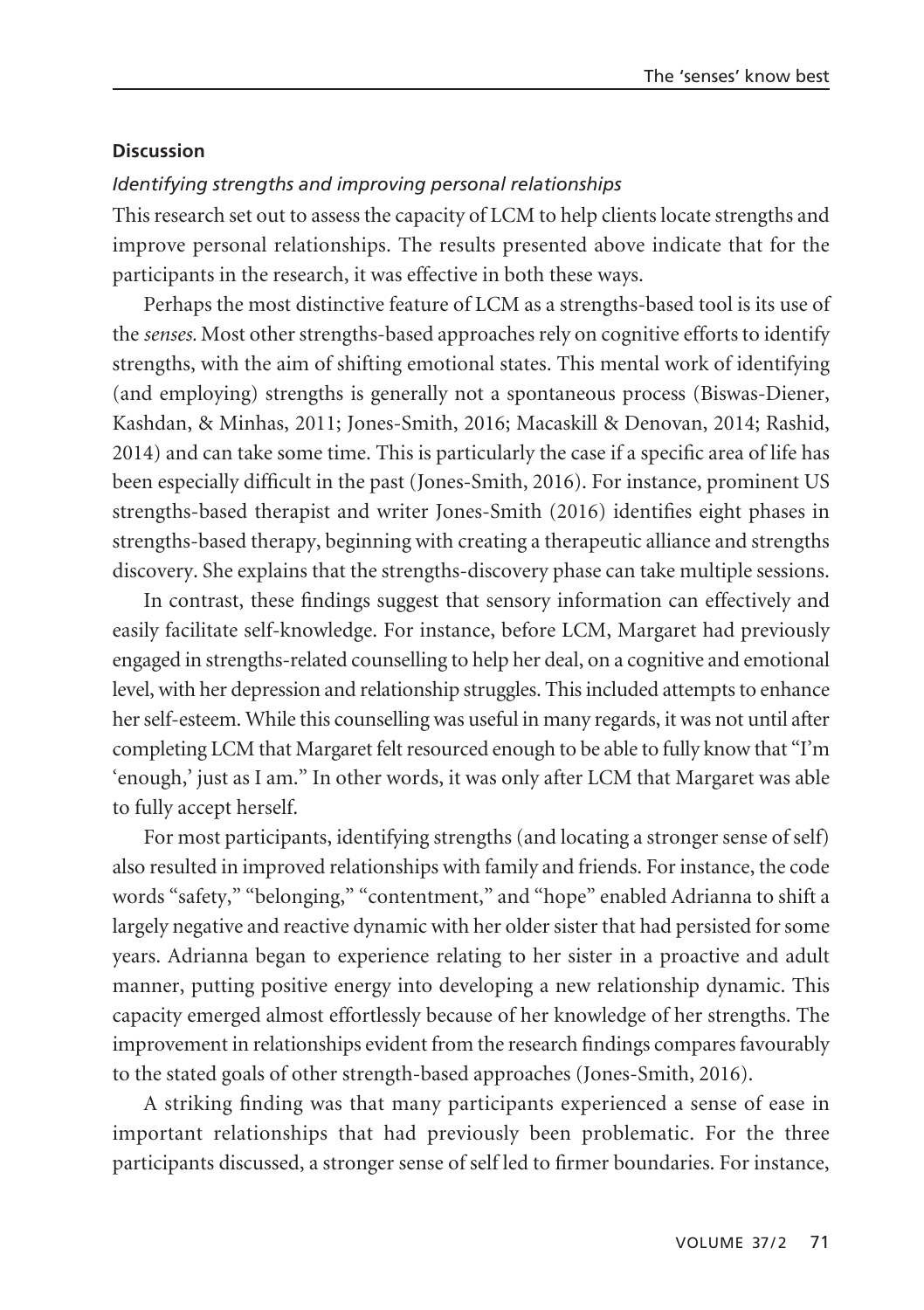Margaret had previously been "a giver" in important friendship and collegial relationships, finding her worth through giving to others. As a result, she often found these relationships unequal. After completing LCM, Margaret realised that she didn't need to compromise her "integrity" (code word) to be liked. Drawing on her strengths, she could make deliberate rather than reactive choices about how to use her time. In sum, the majority of participants felt that the tools provided by LCM enabled them to attain pleasure and closeness in formerly difficult relationships.

There are, however, limitations to this study. Research data for this study were gathered within six weeks and so do not capture longer term impacts. The sample size is also relatively small. Thus, further research with a larger cohort of people, tracked over several years, could be enlightening.

We can, however, conclude that LCM can be a useful and effective tool in assisting clients to identify strengths and improve personal relationships. The LCM process can take place independent of, or as a complement to, counselling. In this research, it was used as a stand-alone tool. However, LCM is currently used by counsellors in Aotearoa New Zealand and Australia to assist them in their counselling work. The research findings indicate that LCM could be a particularly useful tool for counsellors when working with clients in challenging relationships.

### *Sensory work and future counselling practice*

As mentioned earlier, Sturt is something of an innovator in her deliberate incorporation of the senses into strength-based practice. She continues to develop the LCM model and other related individual- and team-based practices. Given the positive results of the findings presented in this article, and other findings published from this study (Owler, 2012), undertaking further research into the LCM model seems worthwhile, as well as into the potential of sensory work in general to enhance human strengths and identity.

General sensory approaches are currently being utilised by some professionals working with specific sectors of the population. These include children with special needs, adults with learning disabilities, those suffering chronic pain or with stroke or traumatic brain injury, adults needing dementia care, and those in psychiatric settings (Te Pou o te Whakaaro Nui, 2011). For instance, Tina Champagne's use of sensory modulation has become influential in mental health settings (Champagne, 2011). Sensory modulation is promoted by Champagne and others as a way of reducing the use of seclusion and restraint in hospital mental health wards (Champagne &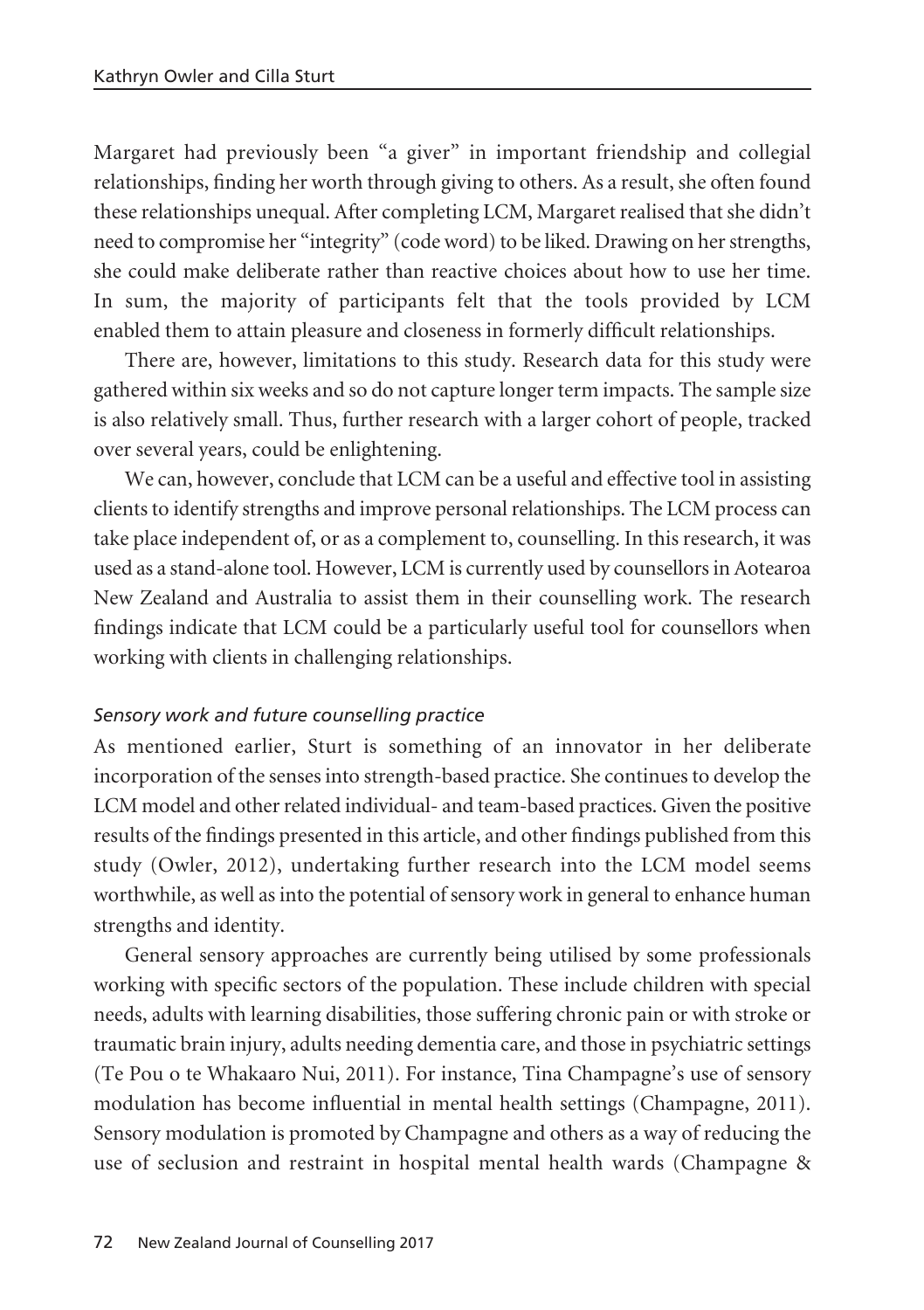Stromberg, 2004; Cummings, Grandfield, & Coldwell, 2010). Clients are encouraged to explore their sensory preferences, developing a plan that they can implement to calm and relax themselves when they become distressed. Sensory tools include weighted blankets, music, scents, and pictures (Champagne, 2011).

Patrick Carnes, a well-known writer on counselling, has discussed the use of senses in addiction recovery. He argues that because of modern lifestyles, we are removed from our senses and nature:

*Because of our stress and preoccupations, the fact that we spend our time in buildings far from nature, and our tendency to live vicariously through the media, we do not attend much to our senses. So while our bodies are capable of gathering sense data, we often ignore the information our senses supply.* (Carnes, 2013, p. 310)

As a way of moving forward from addiction, Carnes advocates finding more positive ways to connect with our senses (Carnes, 2012, 2013), including within intimate human relationships (Carnes, 2013). A growing body of literature highlighting the connection between nature and wellbeing (Greenleaf, Bryant, & Pollock, 2013; Reese, 2016) might support such claims.

However, purposeful utilisation of the senses to identify strengths is still not readily embraced by the mainstream health, wellbeing, and counselling professions. Aristotle once wrote that "as the eyes of the owl are to the blazing sun, so is the reason in our soul to the things which are by nature most evident of all" (Wolter, 1990, p. 96). Aristotle refers here to the struggle to grasp intellectually what is most vital to our being. Therefore, perhaps the reason the senses and their capacity are seldom deliberately explored by health and counselling practitioners is that they are so fundamental to our very being.

Additional research on sensory work and its ability to enhance human strengths, identity, and relationships could provide counsellors and other health practitioners with some important new tools. It has been argued that the senses are the way that humans first absorb information and become orientated and attached to the world (Neufeld & Maté, 2014). If this is the case, they are significant developmentally. Further research could include investigation into their role in human development.

It would seem important to open dialogue between practitioners and researchers who are working in the arena of the senses. A good place to start could be making the senses and identity a focus for conferences and counselling forums. Collaborative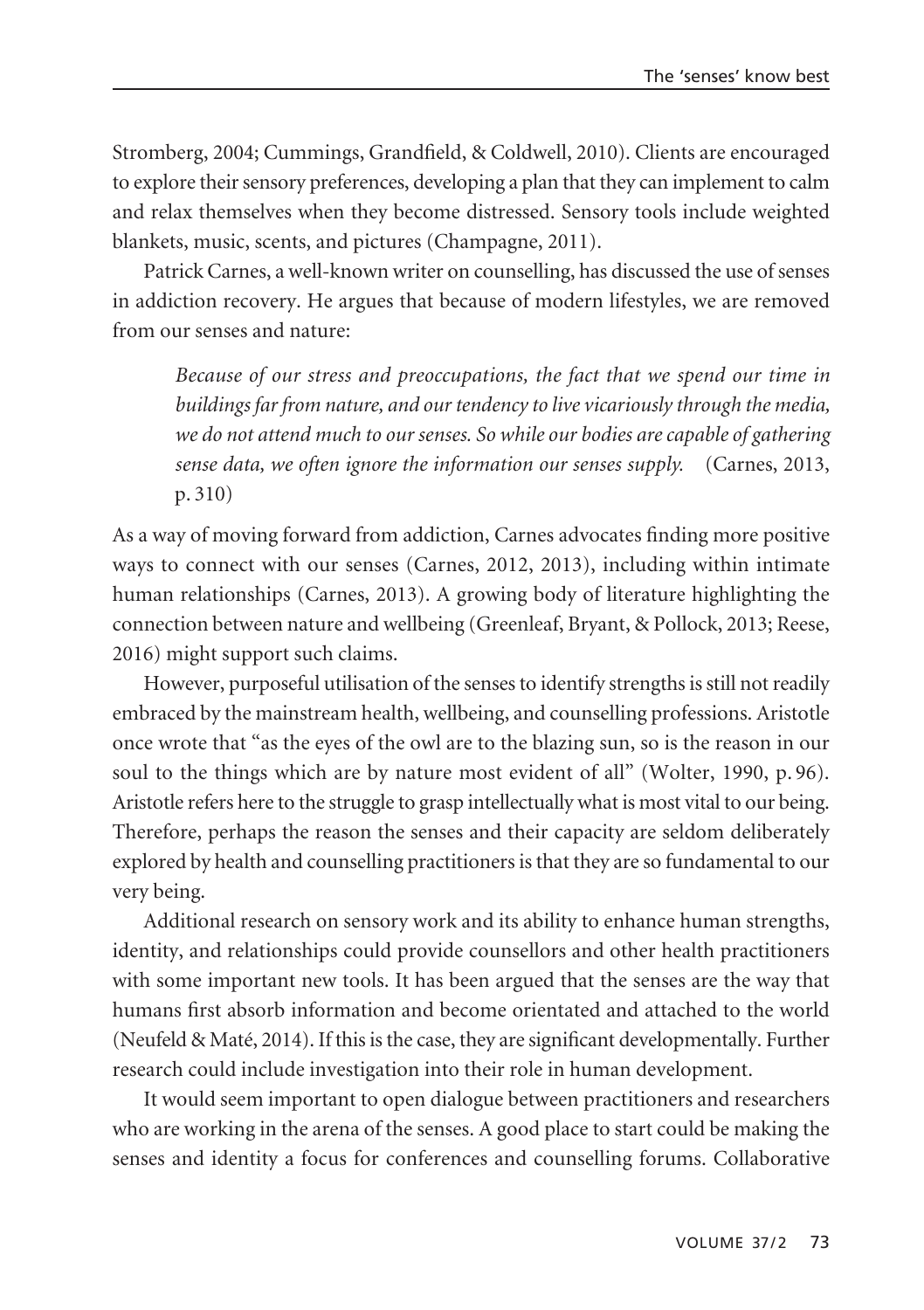research might then result; research projects might lead to practical helping strategies in areas critical to counselling, including the treatment of depression, anxiety, grief, addiction, and relationship issues.

In particular, we owe an investigation of the senses to our young people. There is growing evidence of the damage that contemporary technologies, including communication technologies and social media, can potentially have on young people's mental health, identity, and relationships (Ciarrochi et al., 2016; Jacobson, Bailin, Milanaik & Adesman, 2016; Pantic, 2014; Wu, Outley, Matarrita-Cascante, & Murphrey, 2016). These can disconnect young people from nature, their unique sensual identities (e.g. through online pornography), and healthy relationships. This disconnect may be the most pressing and compelling reason to date to step up research efforts into the senses and identity.

### **Conclusion**

In conclusion, this article has investigated the role of LCM in locating strengths and improving personal relationships. Results from the research indicate that after doing LCM, participants' sense of self was positively strengthened, which in turn improved their relational dynamics: for many, there was a sense of ease in relationships that had formerly been problematic. LCM is unique in its use of the senses to help a client identify strengths. Given the positive results of this research, there appears value in conducting further research into the model, as well as exploring the potential of sensory work in general, to enhance human strengths and identity.

#### Notes

- 1. Approaches include but are not limited to Solution-focused Brief Therapy, Possibility Therapy, The Strengths Perspective, Narrative Therapy, and Ericksonian Hypnotherapy. Other influences include Adlerian Psychology, Person-centred Therapy, and Reality Therapy (Davidson, 2014).
- 2. A mihi (shortened from mihimihi) is a process of introduction followed by Aotearoa New Zealand Mäori (indigenous Aotearoa New Zealanders) in formal or semi-formal contexts, which has become meaningful and used by many other Aotearoa New Zealanders of various ethnicities. It is a way of stating one's identity in a form that is rooted in the past and in place, providing a solid foundation for both present and future living. Here is a definition: "Mihimihi (*Introductions/Speeches*): At the beginning of any hui [meeting], following the pöwhiri (*formal welcome*) or the mihi whakatau (*a welcome*, as practised off marae across the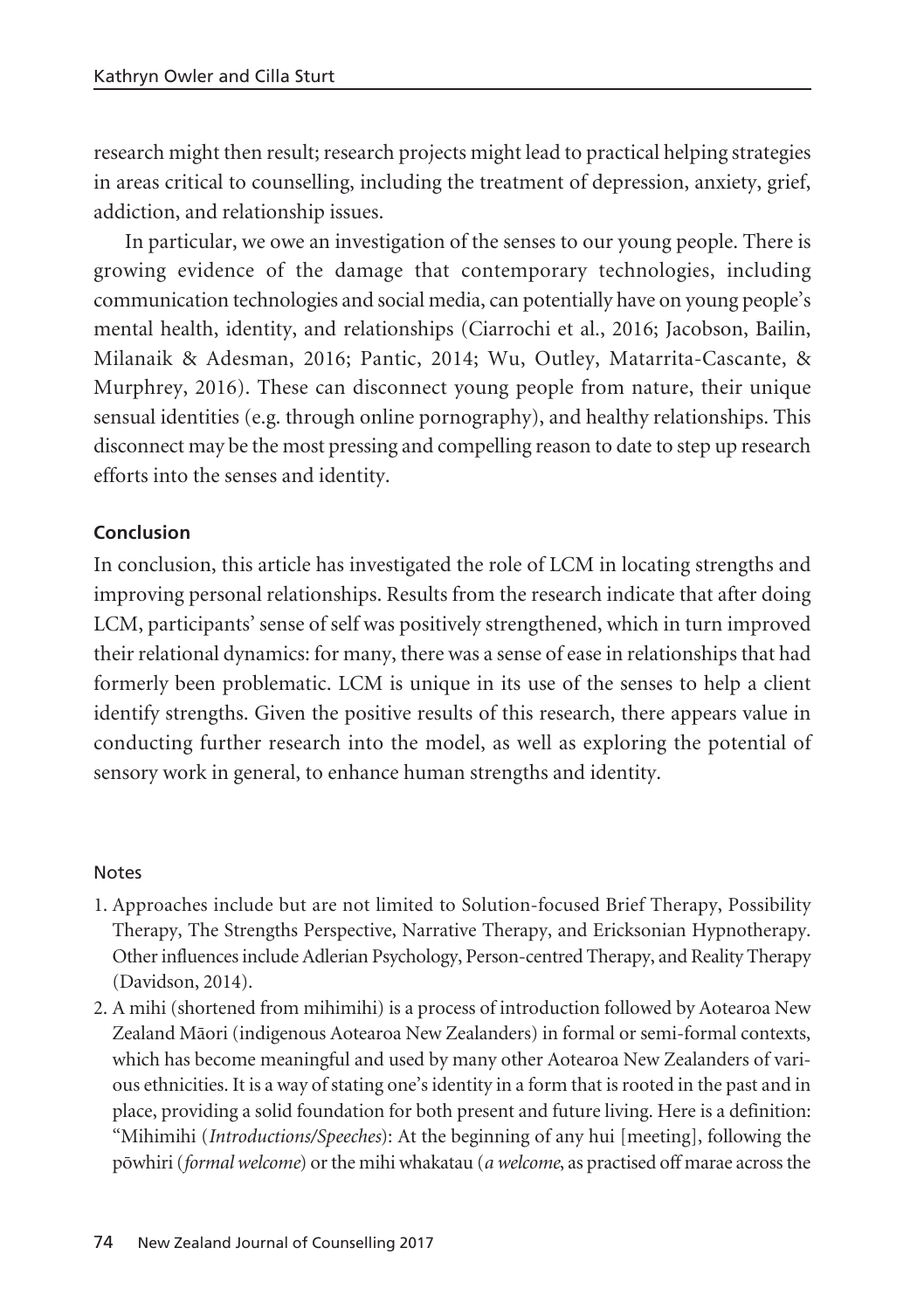Ngäi Tahu tribal region), a round of introductions and speeches—or mihimihi—usually occurs. During this time, people ordinarily stand to share a little bit about where they come from and who they are in relation to this (i.e. share their pepeha, or*tribal aphorism*); many share significant parts of their whakapapa (*genealogy*)" (University of Otago, 2010).

- 3. Sturt has found in her work with hundreds of clients that the sound code has an impact on "voice;" that is, the ability to confidently express oneself. To have their voice recognised, and heard, it is vital for the client that the sense experience of their sound resonates all the way up into their chest and throat. If their awareness remains only in their legs, they may be held back from their own sense of personal "freedom."
- 4. Permission was obtained from the client for the pictures and words related to his mountain metaphor to be published.
- 5. All participants have been given pseudonyms to protect their identities.

#### References

- Allison, S., Stacey, K., Dadds, V., Roeger, L., Woode, A., & Martin, G. (2003). What the family brings: Gathering evidence for strengths-based work. *Journal of Family Therapy, 25*, 263–284. doi: 10.1111/1467-6427.00248
- Anuradha, K. (2004). Empowering families with mentally ill members: A strengths perspective. *International Journal for the Advancement of Counselling, 26*(4), 383–391. doi:10.1007/s10447- 004-0174-x
- Barwick, H. (2004). *Young males: Strengths-based and male-focused approaches: A review of the research and best evidence*. Retrieved from https://www.mentalhealth.org.nz/assets/ ResourceFinder/Resources-young-males-strengths-based-and-male-focused-approaches.pdf
- Bernard, M. (Ed.). (2013). *The strength of self-acceptance: Theory, practice and research*. Melbourne, Australia: Springer.
- Biswas-Diener, R., Kashdan, T., & Minhas, G. (2011). A dynamic approach to psychological strength development and intervention. *The Journal of Positive Psychology, 6*(2), 6–118. doi:10.1080/17439760.2010.545429
- Bridges, W. (2009). *Transitions: Making sense of life's changes* (3rd ed.). Cambridge, MA: Da Capo Press.
- Bynum, W. F., & Porter, R. (Eds.). (1993). *Medicine and the five senses.* Cambridge, UK: Cambridge University Press.
- Carnes, P. (2012). *A gentle path through the 12 steps and 12 principles* (Bundle ed.). Center City, MN: Hazelden.
- Carnes, P. (2013). *Don't call it love: Recovery from sexual addiction*. New York, NY: Random House.
- Champagne, T. (2011). *Sensory modulation & environment: Essential elements of occupation* (3rd ed.). Sydney, Australia: Pearson Australia.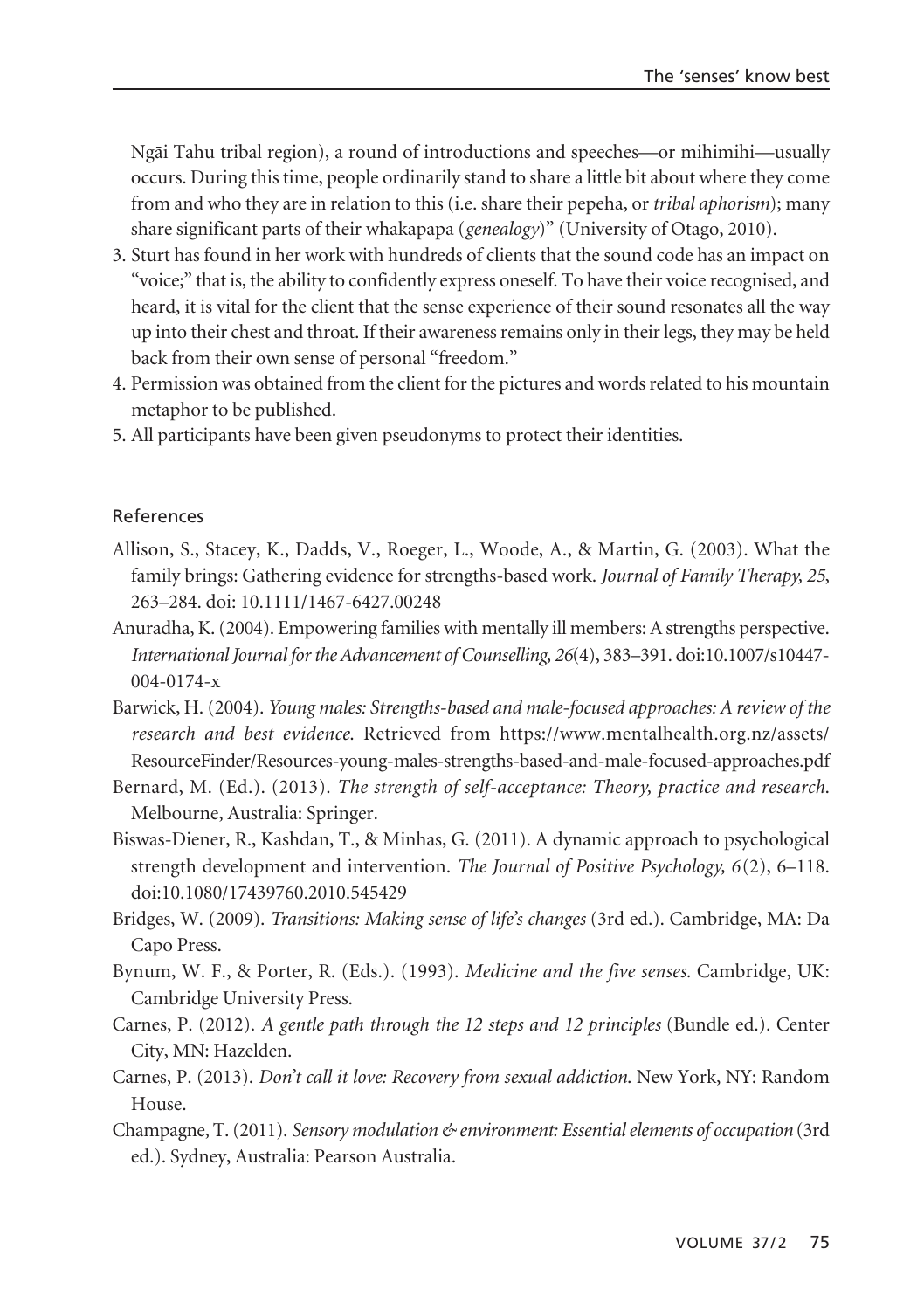- Champagne, T., & Stromberg, N. (2004). Sensory approaches in inpatient psychiatric settings: Innovative alternatives to seclusion and restraint. *Journal of Psychosocial Nursing and Mental Health Services, 42*(9), 34–44. Retrieved from http://www.healio.com/psychiatry/journals/jpn
- Christensen, L., Johnson, B., & Turner, L. (2014). *Research methods, design, and analysis*. Boston, NY: Pearson.
- Ciarrochi, J., Parker, P., Sahdra, B., Marshall, S., Jackson, C., Gloster, A. T., & Heaven, P. (2016). The development of compulsive internet use and mental health: A four-year study of adolescence. *Developmental Psychology, 52*(2), 272–283. doi: http://dx.doi.org/10.1037/ dev0000070
- Cornell, A. W. (2005). *The radical acceptance of everything: Living a focusing life*. Berkeley, CA: Calluna.
- Cummings, K., Grandfield, S., & Coldwell, C. (2010). Caring with comfort rooms: Reducing seclusion and restraint use in psychiatric facilities. *Journal of Psychosocial Nursing and Mental Health Services, 48*(6), 29–30. Retrieved from http://www.healio.com/psychiatry/journals/jpn
- Davidson, T. (2014). Strength: A system of integration of solution-orientated and strengthsbased principles. *Journal of Mental Health Counseling, 36*(1), 1–17. doi: http://www.amhca. org/news/journal.aspx
- DeFrain, J. D., & Asay, S. M. (Eds.). (2007). *Strong families around the world: Strengths-based research and perspectives.* Binghamton, NY: Haworth Press.
- Gendlin, E. (1981). *Focusing*. Toronto, Canada: Bantam Books.
- Gendlin, E. (1993). Three assertions about the body. *The Folio, 12*(1), 21–33. doi: http://www. focusing.org/folio.html
- Greenleaf, A. T., Bryant, R. M., & Pollock, J. B. (2013). Nature-based counselling: Integrating the healing benefits of nature into practice. *International Journal for the Advancement of Counselling, 36*(2), 162–174. doi:10.1007/s10447-013-9198-4
- Hoshmand, L. T. (2005). Narratology, cultural psychology, and counseling research. *Journal of Counseling Psychology, 52*(2), 178–186. http://dx.doi.org/10.1037/0022-0167.52.2.178
- Howes, D., & Classen, C. (2014). *Ways of sensing: Understanding the senses in society*. New York, NY: Routledge.
- Ingamells, K., & Epston, D. (2012). Placing strengths into storylines: Building bridges between strengths-based and narrative approaches. *International Journal of Narrative Therapy & Community Work, 3*, 50–61. Retrieved from www.dulwichcentre.com.au
- Jacobson, C., Bailin, A., Milanaik, R., & Adesman, A. (2016). Adolescent health implications of new age technology. *Pediatric Clinics of North America, 63*(1), 183–194. http://dx.doi.org/ 10.1016/j.pcl.2015.09.001
- Jones-Smith, E. (2014). *Strengths-based therapy: Connecting theory, practice, and skills*. Los Angeles, CA: Sage.
- Jones-Smith, E. (2016). *Theorists of counseling and pyschotherapy: An integrative approach* (2nd ed.). Los Angeles, CA: Sage.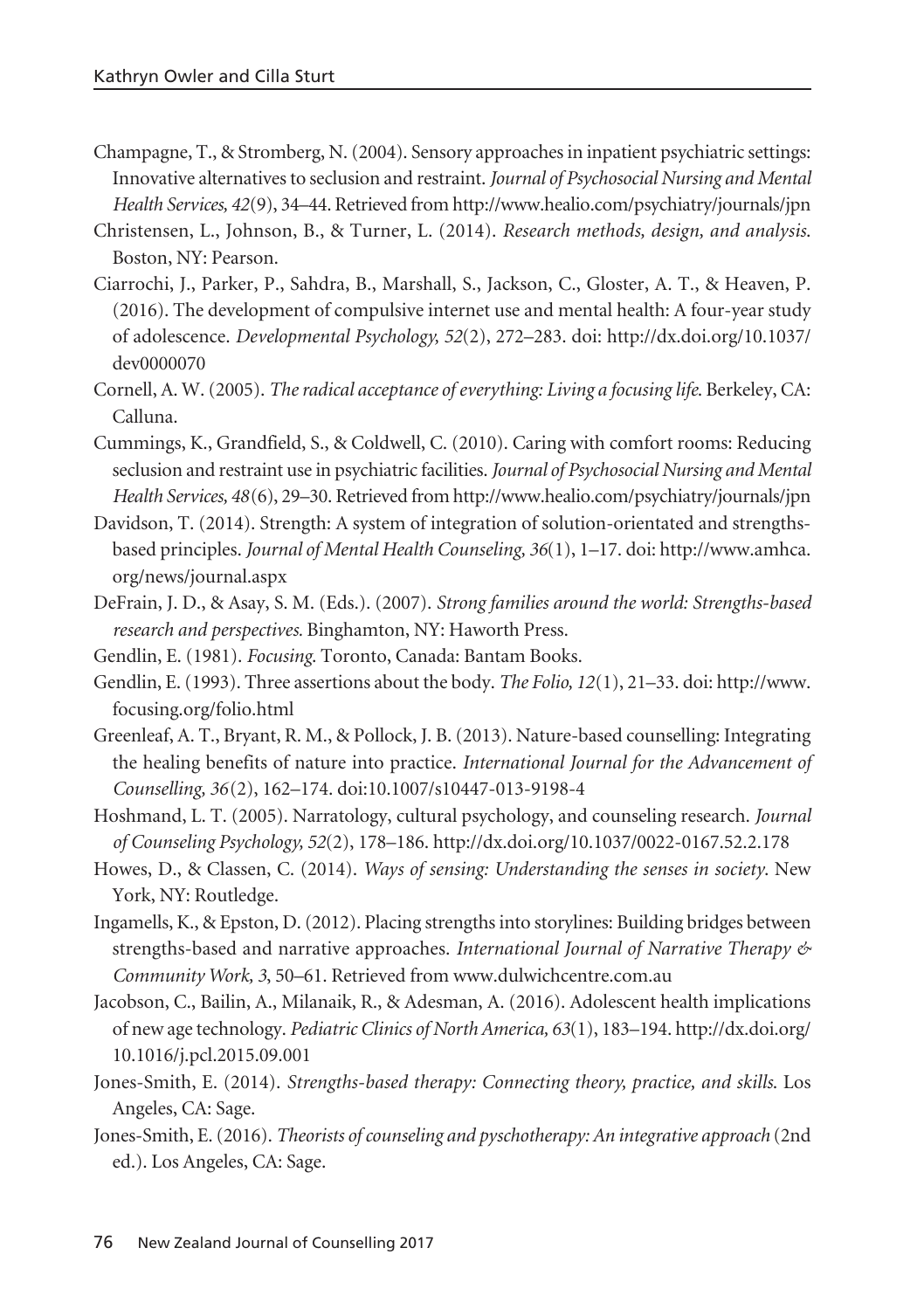- Kalil, A. (2003). Family resilience and good child outcomes: An overview of the literature. *Social Policy Journal of New Zealand, 20(June),* 98–118. Retrieved from https://www.msd.govt. nz/about-msd-and-our-work/publications-resources/journals-and-magazines/social-policyjournal/
- Kringelbach, M. L., Stark, E. A., Alexander, C., Bornstein, M. H., & Stein, A. (2016). On cuteness: Unlocking the parental brain and beyond. *Trends in Cognitive Science, 20*(7), 545–558. doi: 10.1016/j.tics.2016.05.003
- Le Guin, U. (1990). *Dancing at the edge of the world: Thoughts on words, women, places*. New York, NY: Perennial.
- Macaskill, A., & Denovan, A. (2014). Assessing psychological health: The contribution of psychological strengths. *British Journal of Guidance & Counselling, 42*(3), 320–337. doi:10.1080/03069885.2014.898739
- Madsen, W. C. (2007). *Collaborative therapy with multi-stressed families*(2nd ed.). New York, NY: The Guildford Press.
- More, A. T., & Srivastava, R. K. (2010). Some aesthetic considerations for over-the-counter products. *International Journal of Biotechnology, 11*(3–4)*,* 267–294. https://doi.org/10.1504/ IJBT.2010.0366
- Neufeld, G., & Maté, G. (2014). *Hold on to your kids: Why parents need to matter more than peers*. New York, NY: Ballantine Books.
- Ng, K. M., Parikh, S., & Guo, L. (2012). Integrative solution-focused brief therapy with a Chinese female college student dealing with relationship loss. *International Journal for the Advancement of Counselling, 34*(3), 211–230. doi:10.1007/s10447-012-9152
- Owler, K. (2012). Facilitating internal motivation: Impacts of the Life Code Matrix Model on working life. *International Journal of Evidence Based Coaching and Mentoring, 10*(2), 65–75. Retrieved from http://ijebcm.brookes.ac.uk/
- Pantic, I. (2014). Online social networking and mental health. *Cyberpsychology, Behavior and Social Networking, 17* (10), 652–657. doi:10.1089/cyber.2014.0070
- Pollock, D., & Van Reken, R. (2009). *Third culture kids: The experience of growing up among worlds* (Revised ed.). Boston, MA: Nicholas Brealey Publishing.
- Rashid, T. (2014). Positive psychotherapy: A strength-based approach. *Journal of Positive Psychology, 10*(1), 1–16. doi:10.1080/17439760.2014.920411
- Reese, R. F. (2016). Ecowellness & guiding principles for the ethical integration of nature into counselling. *International Journal for the Advancement of Counselling, 38*, 345–357. doi:10.1007/s10447-016-9276-5
- Ruggles, E. (1947). *Gerard Manley Hopkins: A life*. London, England: The Bodley Head.
- Saleebey, D. (Ed.). (2013). *The strengths perspective in social work practice*(6th ed.). Boston, MA: Allyn and Bacon.
- Selekman, M. D. (2010). Collaborative strengths-based brief therapy with self-injuring adolescents and their families. *Prevention Researcher, 17*(1), 18–20. Retrieved from www.TPRonline.org